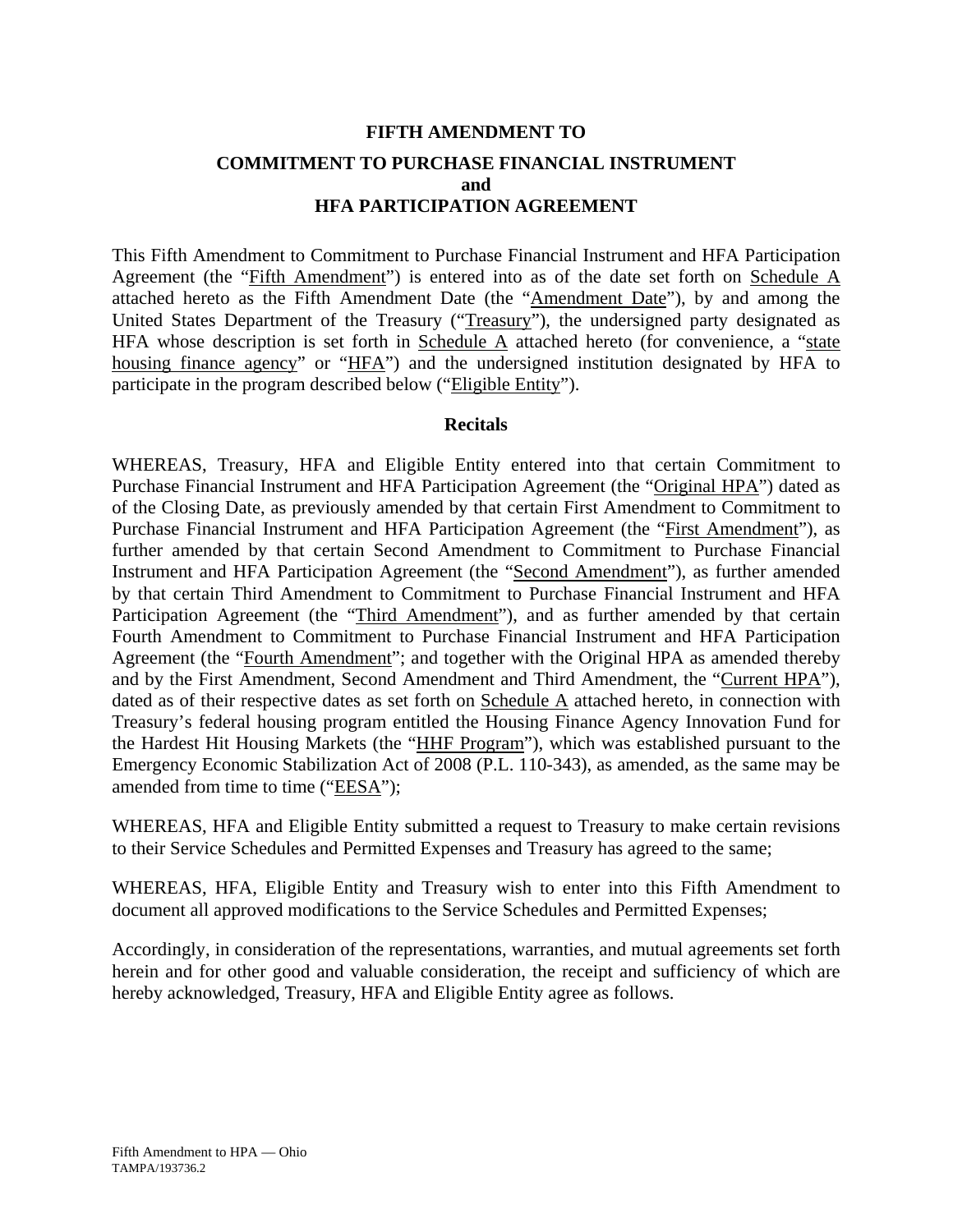# **Agreement**

# **1. Amendments**

A. Definitions. All references in the Current HPA to the "Agreement" shall mean the Current HPA, as further amended by this Fifth Amendment; and all references in the Current HPA to Schedules A, B or C shall mean the Schedules A, B or C attached to this Fifth Amendment. All references herein to the "HPA" shall mean the Current HPA, as further amended by this Fifth Amendment.

B. Schedule A. Schedule A attached to the Current HPA is hereby deleted in its entirety and replaced with Schedule A attached to this Fifth Amendment.

C. Schedule B. Schedule B attached to the Current HPA is hereby deleted in its entirety and replaced with Schedule B attached to this Fifth Amendment.

D. Schedule C. Schedule C attached to the Current HPA is hereby deleted in its entirety and replaced with Schedule C attached to this Fifth Amendment.

## **2. Representations, Warranties and Covenants**

A. HFA and Eligible Entity. HFA and Eligible Entity, each for itself, make the following representations, warranties and covenants to Treasury and the truth and accuracy of such representations and warranties and compliance with and performance of such covenants are continuing obligations of HFA and Eligible Entity, each as to itself. In the event that any of the representations or warranties made herein cease to be true and correct or HFA or Eligible Entity breaches any of its covenants made herein, HFA or Eligible Entity, as the case may be, agrees to notify Treasury immediately and the same shall constitute an Event of Default under the HPA.

(1) HFA and Eligible Entity each hereby certifies, represents and warrants as of the date hereof that each of the representations and warranties of HFA or Eligible Entity, as applicable, contained in the HPA are true, correct, accurate and complete in all material respects as of the date hereof. All covenants of HFA or Eligible Entity, as applicable, contained in the HPA shall remain in full force and effect and neither HFA, nor Eligible Entity is in breach of any such covenant.

(2) Eligible Entity has the full corporate power and authority to enter into, execute, and deliver this Fifth Amendment and any other closing documentation delivered to Treasury in connection with this Fifth Amendment, and to perform its obligations hereunder and thereunder.

(3) HFA has the full legal power and authority to enter into, execute, and deliver this Fifth Amendment and any other closing documentation delivered to Treasury in connection with this Fifth Amendment, and to perform its obligations hereunder and thereunder.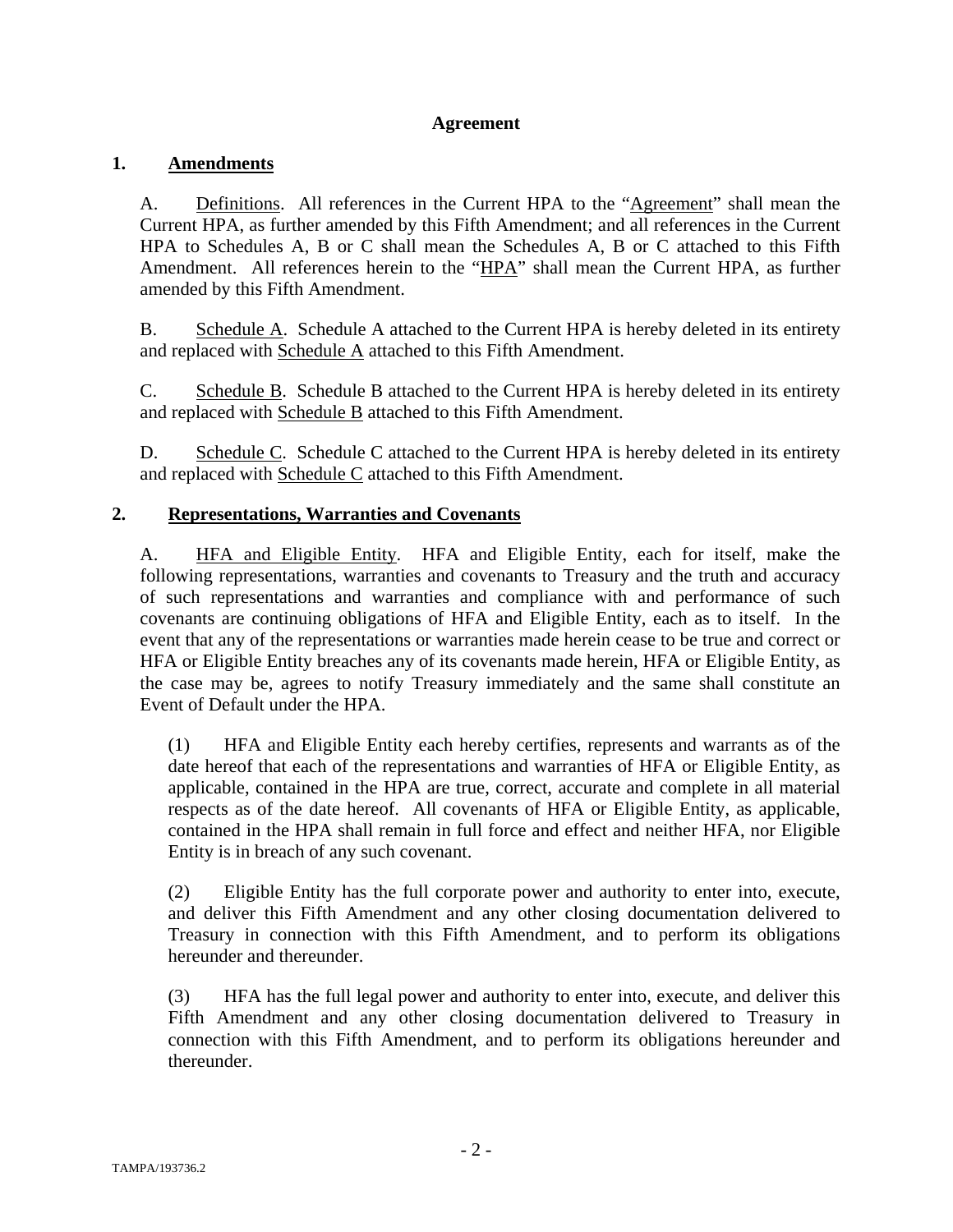# **3. Miscellaneous**

A. The recitals set forth at the beginning of this Fifth Amendment are true and accurate and are incorporated herein by this reference.

B. Capitalized terms used but not defined herein shall have the meanings ascribed to them in the HPA.

C. Any provision of the HPA that is determined to be prohibited or unenforceable in any jurisdiction shall, as to such jurisdiction, be ineffective to the extent of such prohibition or unenforceability without invalidating the remaining provisions of the HPA, and no such prohibition or unenforceability in any jurisdiction shall invalidate such provision in any other jurisdiction.

D. This Fifth Amendment may be executed in two or more counterparts (and by different parties on separate counterparts), each of which shall be deemed an original, but all of which together shall constitute one and the same instrument. Facsimile or electronic copies of this Fifth Amendment shall be treated as originals for all purposes.

# [SIGNATURE PAGE FOLLOWS; REMAINDER OF PAGE INTENTIONALLY LEFT BLANK]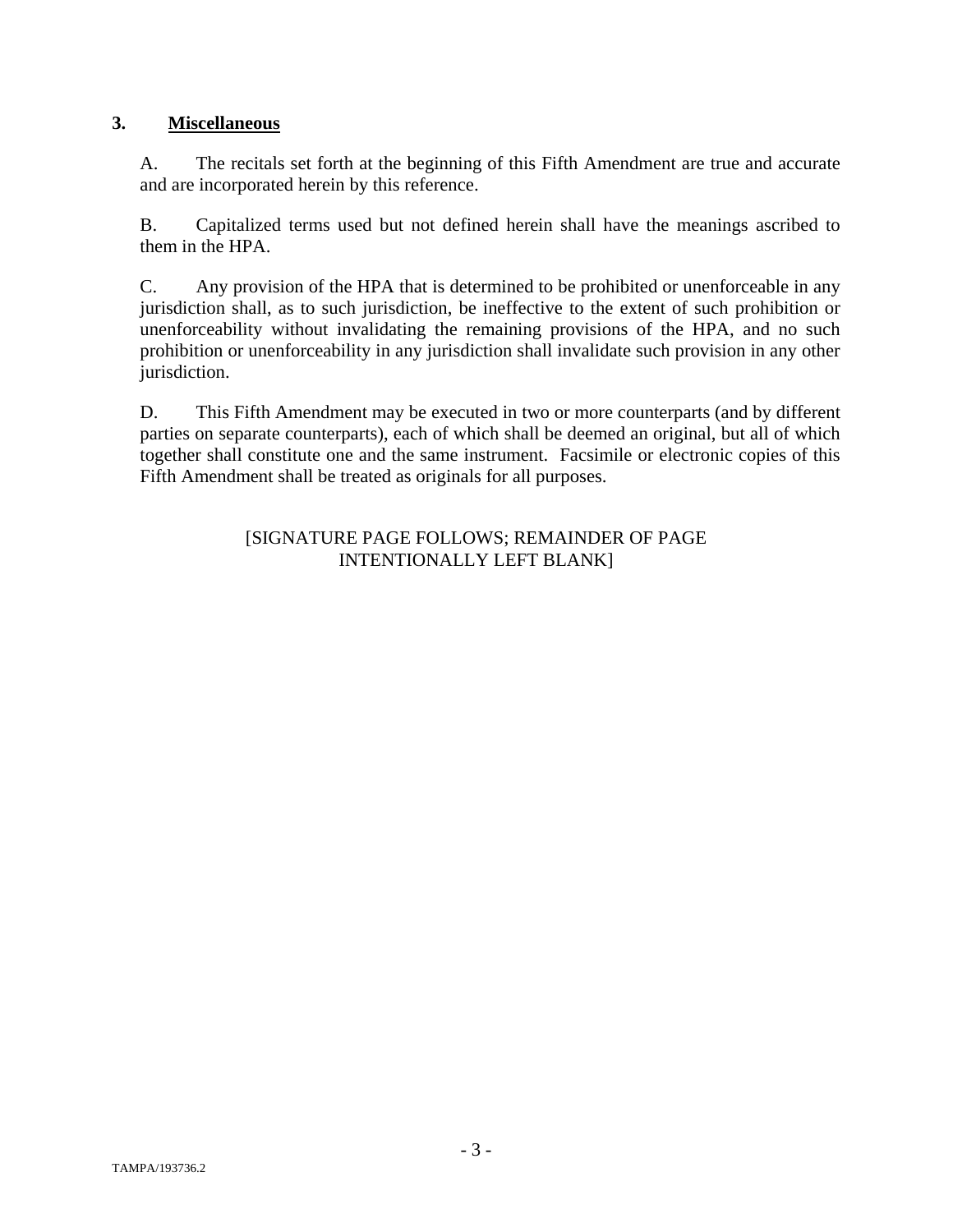**In Witness Whereof**, HFA, Eligible Entity and Treasury by their duly authorized officials hereby execute and deliver this Fifth Amendment to Commitment to Purchase Financial Instrument and HFA Participation Agreement as of the Amendment Date.

## **HFA**: **TREASURY**:

OHIO HOUSING FINANCE AGENCY UNITED STATES DEPARTMENT OF THE **TREASURY** 

By:  $/s/Douglas A. Garver$  By: Name: Douglas a. Garver Name: Timothy G. Massad

Title: Executive Director Title: Assistant Secretary for Financial Stability

## **ELIGIBLE ENTITY**:

OHIO HOMEOWNER ASSISTANCE LLC

By: Ohio Capital Corporation for Housing, It's Sole Member

By: /s/ Susan K. Ziegler Name: Susan K. Ziegler Title: Chief Operating Officer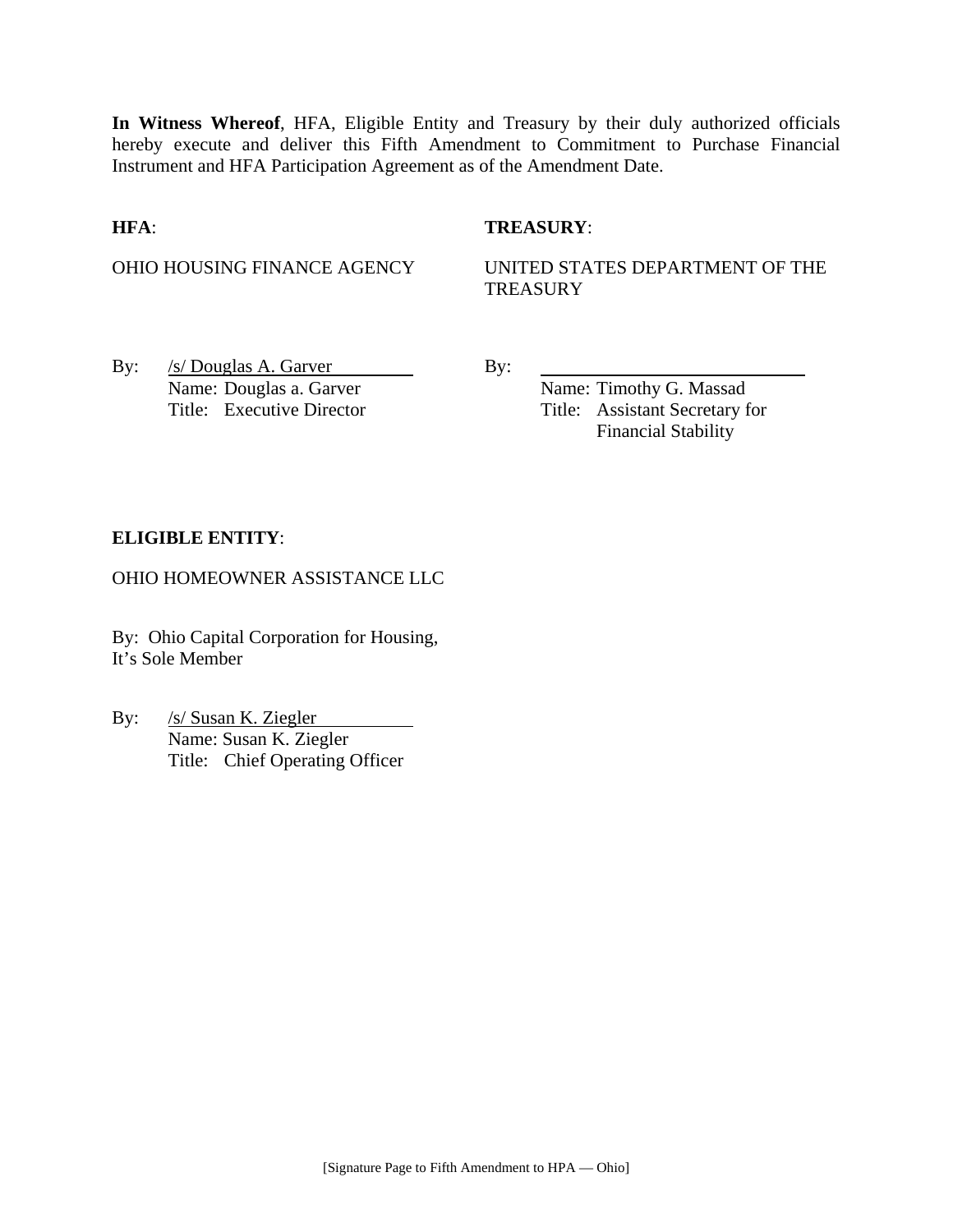# **EXHIBITS AND SCHEDULES**

- Schedule A Basic Information<br>Schedule B Service Schedules
- Schedule B Service Schedules<br>Schedule C Permitted Expenses
- Permitted Expenses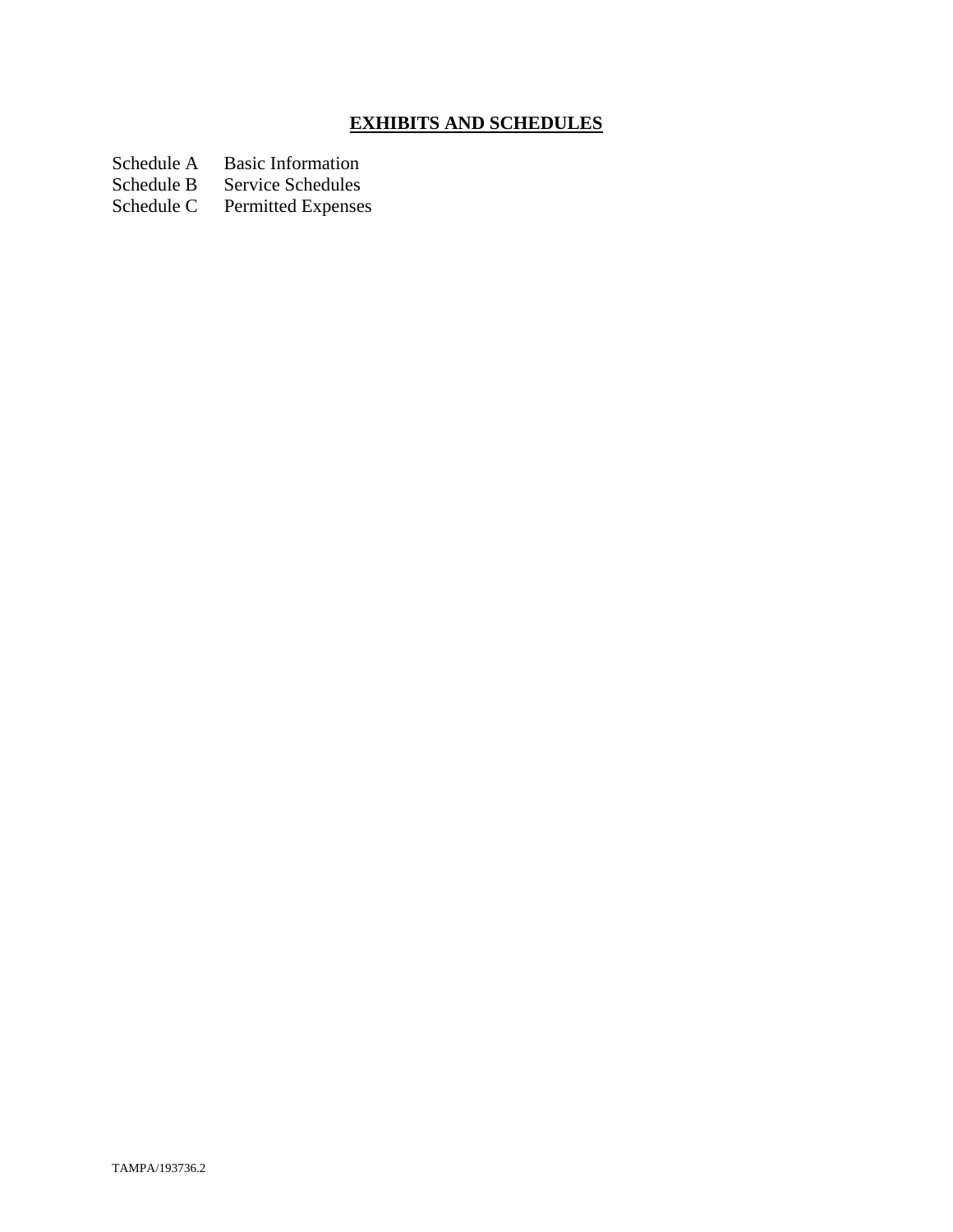# **SCHEDULE A**

# **BASIC INFORMATION**

| Eligible Entity Information:            |                                |
|-----------------------------------------|--------------------------------|
| Name of the Eligible Entity:            | Ohio Homeowner Assistance LLC  |
|                                         |                                |
| Corporate or other organizational form: | Ohio limited liability company |
| Jurisdiction of organization:           | Ohio                           |
| Notice Information:                     |                                |

| <b>HFA</b> Information: |                                                  |
|-------------------------|--------------------------------------------------|
| Name of HFA:            | <b>Ohio Housing Finance Agency</b>               |
| Organizational form:    | An agency under the laws of the State of<br>Ohio |
| Date of Application:    | June 1, 2010                                     |
| Date of Action Plan:    | September 1, 2010                                |
| Notice Information:     |                                                  |

| <b>Program Participation Cap:</b>       | \$570,395,099.00 |
|-----------------------------------------|------------------|
| Portion of Program Participation Cap    |                  |
| <b>Representing Original HHF Funds:</b> | \$172,000,000.00 |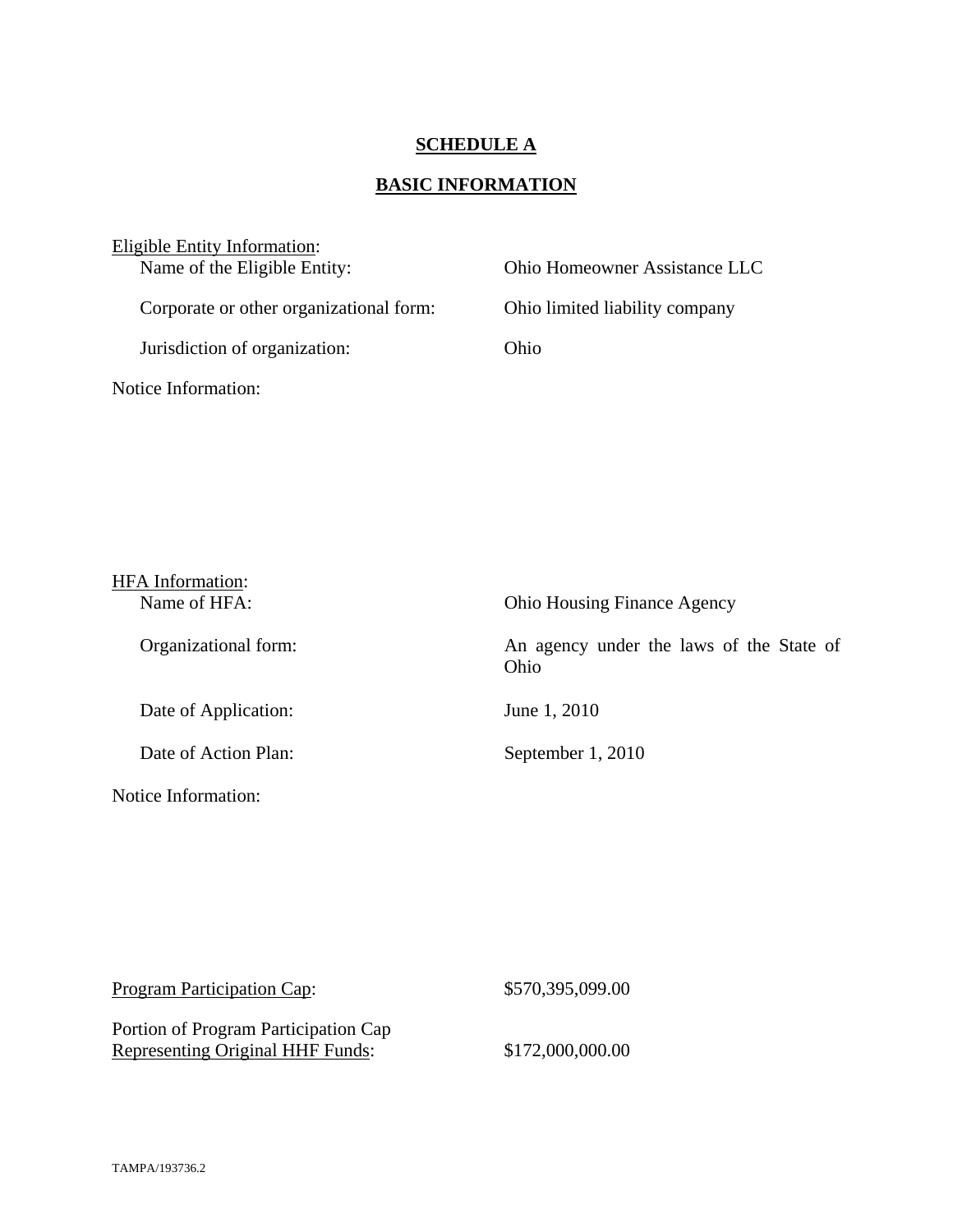| Portion of Program Participation Cap                   |                                                                                                                                                        |
|--------------------------------------------------------|--------------------------------------------------------------------------------------------------------------------------------------------------------|
| <b>Representing Unemployment HHF Funds:</b>            | \$148,728,864.00                                                                                                                                       |
| Permitted Expenses:                                    | \$90,415,099.00                                                                                                                                        |
| <b>Closing Date:</b>                                   | August 3, 2010                                                                                                                                         |
| <b>First Amendment Date:</b>                           | September 23, 2010                                                                                                                                     |
| <b>Second Amendment Date:</b>                          | September 29, 2010                                                                                                                                     |
| Third Amendment Date:                                  | December 16, 2010                                                                                                                                      |
| <b>Fourth Amendment Date:</b>                          | March 31, 2011                                                                                                                                         |
| <b>Fifth Amendment Date:</b>                           | December 8, 2011                                                                                                                                       |
| <b>Eligible Entity Depository Account Information:</b> | See account information set forth in the<br>Depository Account Control Agreement<br>between Treasury and Eligible Entity<br>regarding the HHF Program. |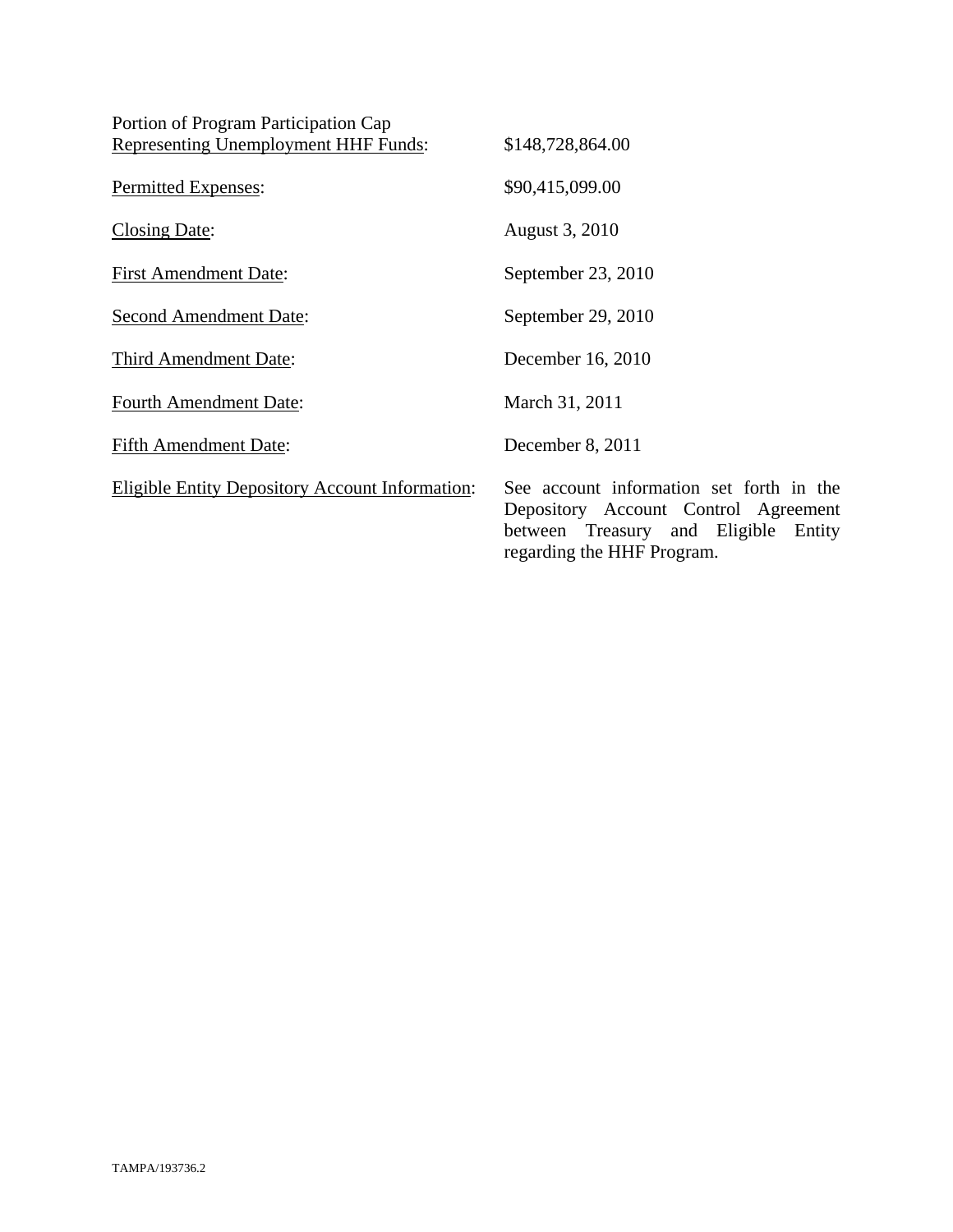#### **SCHEDULE B**

## **SERVICE SCHEDULES**

The Service Schedules attached as Schedule B to the Current HPA are hereby deleted in their entirety and replaced with the attached Service Schedules (numbered sequentially as Service Schedule B-1, Service Schedule B-2, et. seq.), which collectively comprise Schedule B to the HPA.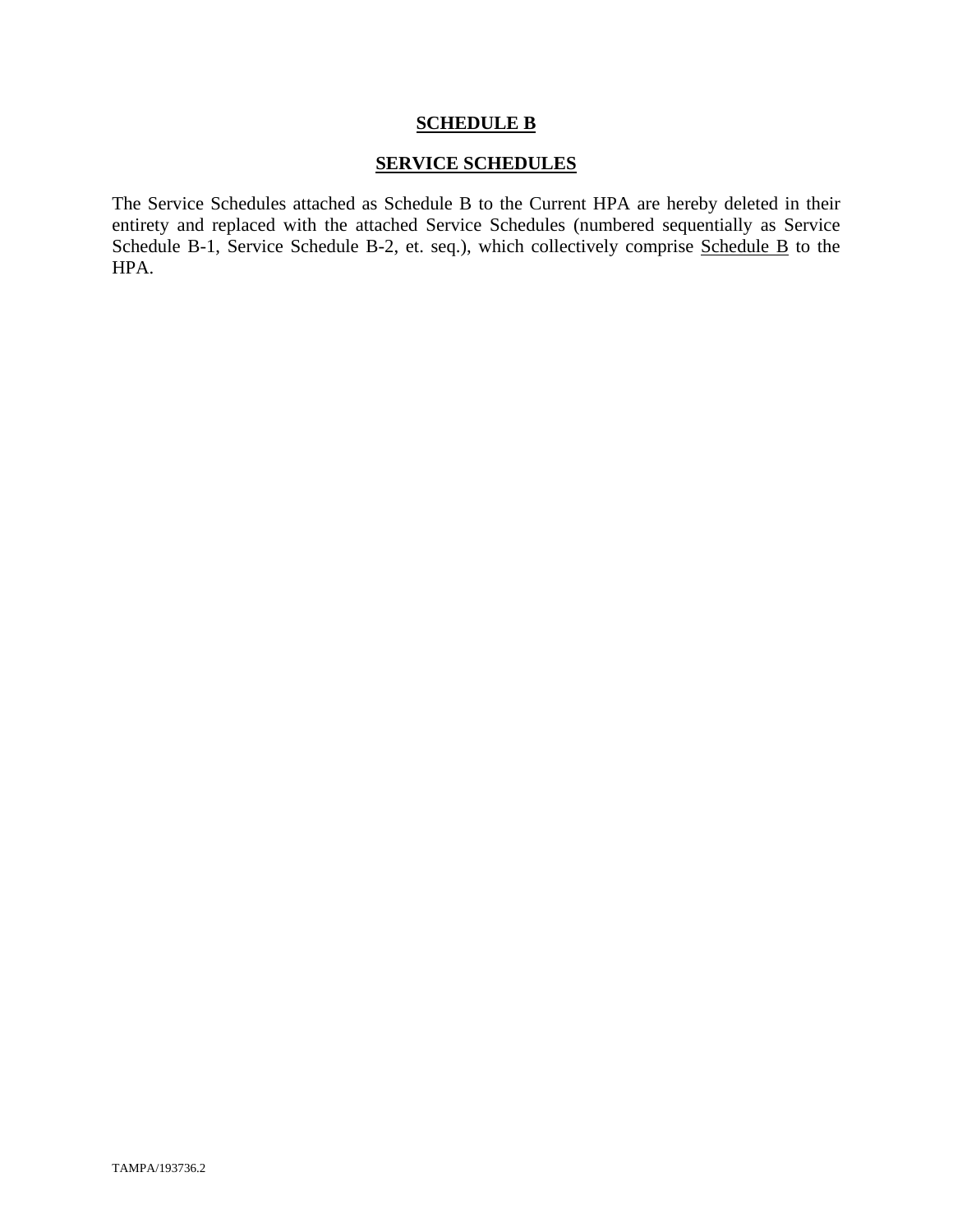#### **Ohio Housing Finance Agency (OHFA) Rescue Payment Assistance Program Summary Guidelines**

| 1. Program Overview                                                            | The Rescue Payment Assistance (RPA) program is one of Ohio's Restoring<br>Stability programs under the Hardest Hit Fund. RPA will provide funds to<br>lenders/servicers on behalf of homeowners who are delinquent on their mortgage<br>payments due to a financial hardship by bringing them current on delinquent<br>mortgage obligations.                                                                                                                                                                                                       |
|--------------------------------------------------------------------------------|----------------------------------------------------------------------------------------------------------------------------------------------------------------------------------------------------------------------------------------------------------------------------------------------------------------------------------------------------------------------------------------------------------------------------------------------------------------------------------------------------------------------------------------------------|
|                                                                                | Allowable uses of the funds will include the following:                                                                                                                                                                                                                                                                                                                                                                                                                                                                                            |
|                                                                                | • Delinquent mortgage payments;                                                                                                                                                                                                                                                                                                                                                                                                                                                                                                                    |
|                                                                                | • Late fees;                                                                                                                                                                                                                                                                                                                                                                                                                                                                                                                                       |
|                                                                                | • Inspection fees, and attorney fees related to a successful/closed loan<br>modification;                                                                                                                                                                                                                                                                                                                                                                                                                                                          |
|                                                                                | • Delinquent property taxes or escrow shortage; and                                                                                                                                                                                                                                                                                                                                                                                                                                                                                                |
|                                                                                | • Up to one year of standard homeowner's insurance if a lender/servicer has<br>previously imposed forced-placed insurance on the property. Forced-placed<br>insurance is high cost insurance which serves only to protect the mortgagee's<br>interest in the property.                                                                                                                                                                                                                                                                             |
|                                                                                | To be eligible, the homeowner's monthly mortgage payment, including principal,<br>interest, taxes and insurance, must be equal to or less than 38 percent of the<br>homeowner's gross monthly income.                                                                                                                                                                                                                                                                                                                                              |
|                                                                                | Assistance is subject to approval of the homeowner's Restoring Stability Action<br>Plan which is a plan relating solely to TARP-funded modification programs that<br>will be developed by a housing counseling agency and approved by OHFA.<br>Homeowners may receive assistance from one or more Restoring Stability<br>Programs. The Restoring Stability Action Plan will determine the type(s) and<br>amount of Restoring Stability assistance for each homeowner, up to the maximum<br>total benefit amount for which the homeowner qualifies. |
| 2. Program Goals                                                               | The goal of this program is to prevent avoidable foreclosure for homeowners who<br>have experienced a temporary hardship by reinstating their past due first mortgage<br>loans.                                                                                                                                                                                                                                                                                                                                                                    |
| 3. Target Population/Areas                                                     | The Program will be available to eligible low- and moderate- income homeowners<br>throughout Ohio, up to the maximum benefit of \$25,000.                                                                                                                                                                                                                                                                                                                                                                                                          |
| <b>4. Program Allocation</b><br>(Excluding Administrative<br><b>Expenses</b> ) | \$126,000,000.00                                                                                                                                                                                                                                                                                                                                                                                                                                                                                                                                   |
| <b>5. Borrower Eligibility</b>                                                 | Homeowner must meet the following criteria:                                                                                                                                                                                                                                                                                                                                                                                                                                                                                                        |
| Criteria                                                                       | Current gross household income must be at or below 115% of the area median.                                                                                                                                                                                                                                                                                                                                                                                                                                                                        |
|                                                                                | First mortgage debt less than the highest FHA maximum loan amount among<br>all Ohio counties;                                                                                                                                                                                                                                                                                                                                                                                                                                                      |
|                                                                                | Liquid assets equal to or less than six months of mortgage payments, excluding<br>$\bullet$<br>retirement accounts;                                                                                                                                                                                                                                                                                                                                                                                                                                |
|                                                                                | Hardship due to involuntary loss or reduction in income, divorce, disability, or<br>$\bullet$<br>illness resulting in a loss of income or significant medical expenses, which<br>shall be verified with supporting documents and a financial hardship affidavit<br>signed by the homeowner; and                                                                                                                                                                                                                                                    |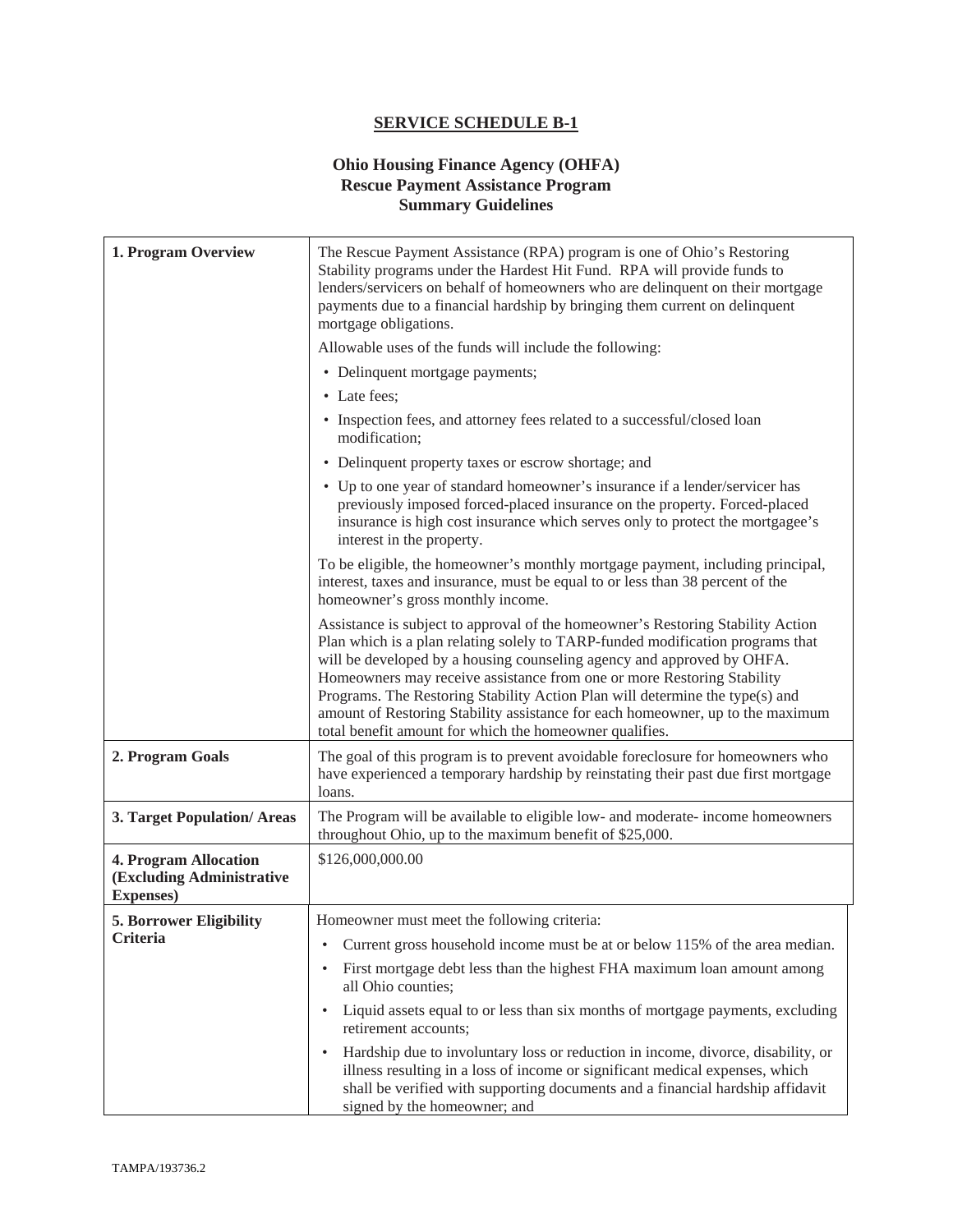|                                                                              | Demonstrate ability to sustain mortgage payments for a minimum of six<br>$\bullet$<br>months. To demonstrate sustainability, monthly mortgage payment must be 38<br>percent or less than gross monthly income. Homeowners who qualify to<br>receive at least six months of assistance under the Mortgage Payment<br>Assistance program may use that assistance to demonstrate sustainability.                                                                                                                                                                               |
|------------------------------------------------------------------------------|-----------------------------------------------------------------------------------------------------------------------------------------------------------------------------------------------------------------------------------------------------------------------------------------------------------------------------------------------------------------------------------------------------------------------------------------------------------------------------------------------------------------------------------------------------------------------------|
| 6. Property/Loan Eligibility<br><b>Criteria</b>                              | One to four unit owner-occupied primary residences located in Ohio, including<br>condominiums. Manufactured homes are eligible only if the property is titled as<br>real estate.                                                                                                                                                                                                                                                                                                                                                                                            |
| <b>7. Program Exclusions</b>                                                 | Homeowners participating in a trial HAMP modification.<br>$\bullet$                                                                                                                                                                                                                                                                                                                                                                                                                                                                                                         |
|                                                                              | Homeowners participating in an active Home Affordable Modification<br>$\bullet$<br>Program (HAMP) modification, unless they have experienced a new, eligible<br>hardship after entering the HAMP agreement.                                                                                                                                                                                                                                                                                                                                                                 |
|                                                                              | Homeowners in active bankruptcy.<br>$\bullet$                                                                                                                                                                                                                                                                                                                                                                                                                                                                                                                               |
|                                                                              | Homeowners who have a sheriff's sale scheduled in less than 21 days of the<br>date of initial registration or with sales scheduled in less than 10 days of the<br>date their completed application is submitted to OHFA.                                                                                                                                                                                                                                                                                                                                                    |
|                                                                              | Homeowners who require more than \$25,000 to be fully reinstated are not<br>$\bullet$<br>eligible unless their servicer agrees to accept additional funds directly from the<br>homeowner prior to when the homeowner closes on his or her Restoring<br>Stability loan.                                                                                                                                                                                                                                                                                                      |
| <b>8. Structure of Assistance</b>                                            | Assistance will take the form of a non-recourse, non-amortizing, zero-percent<br>interest, five-year loan secured by the property and repayable only from equity<br>proceeds of a refinance or sale. The loan will be recorded as a subordinate lien.<br>Twenty percent of the loan balance will be forgiven each year on the anniversary of<br>the closing, and any remaining balance will be forgiven on December 31, 2017.<br>Loan repayments will be recycled back into the program and used to provide<br>assistance to additional homeowners until December 31, 2017. |
| 9. Per Household Assistance                                                  | Maximum amount available per homeowner: \$25,000                                                                                                                                                                                                                                                                                                                                                                                                                                                                                                                            |
|                                                                              | Estimated average assistance provided per homeowner: \$6,000                                                                                                                                                                                                                                                                                                                                                                                                                                                                                                                |
| 10. Duration of Assistance                                                   | Assistance will be provided in a one-time lump sum payment to the homeowner's<br>lender/servicer.                                                                                                                                                                                                                                                                                                                                                                                                                                                                           |
| 11. Estimated Number of<br><b>Participating Households</b>                   | It is expected that 21,000 households will be assisted under the program.                                                                                                                                                                                                                                                                                                                                                                                                                                                                                                   |
| 12. Program Inception/<br><b>Duration</b>                                    | The program began September 27, 2010. This amendment is effective January 1,<br>2012. The program is expected to continue until December 31, 2017 or when<br>available funds are exhausted.                                                                                                                                                                                                                                                                                                                                                                                 |
| 13. Program Interactions<br>with Other Programs (e.g.<br>other HFA programs) | Homeowners may access the Mortgage Payment Assistance program, if approved<br>as part of the homeowner's Restoring Stability Action Plan. If homeowners are<br>unable to sustain homeownership after receiving assistance under RPA, they may<br>be approved for the Transitional Assistance Program if they have not exhausted<br>their maximum benefit of \$25,000.                                                                                                                                                                                                       |
| <b>14. Program Interactions</b><br>with HAMP                                 | Homeowners participating in an active Home Affordable Modification Program<br>(HAMP) modification, unless they have experienced a new, eligible hardship after<br>entering the HAMP agreement, are not eligible. Homeowners participating in a trial<br>HAMP modification are not eligible.                                                                                                                                                                                                                                                                                 |
| 15. Program Leverage with<br><b>Other Financial Resources</b>                | OHFA strongly encourages lenders/servicers to consider waiving late fees or any<br>other expenses that are not paid to a third party. Lenders/servicers will not be<br>required to match RPA funds.                                                                                                                                                                                                                                                                                                                                                                         |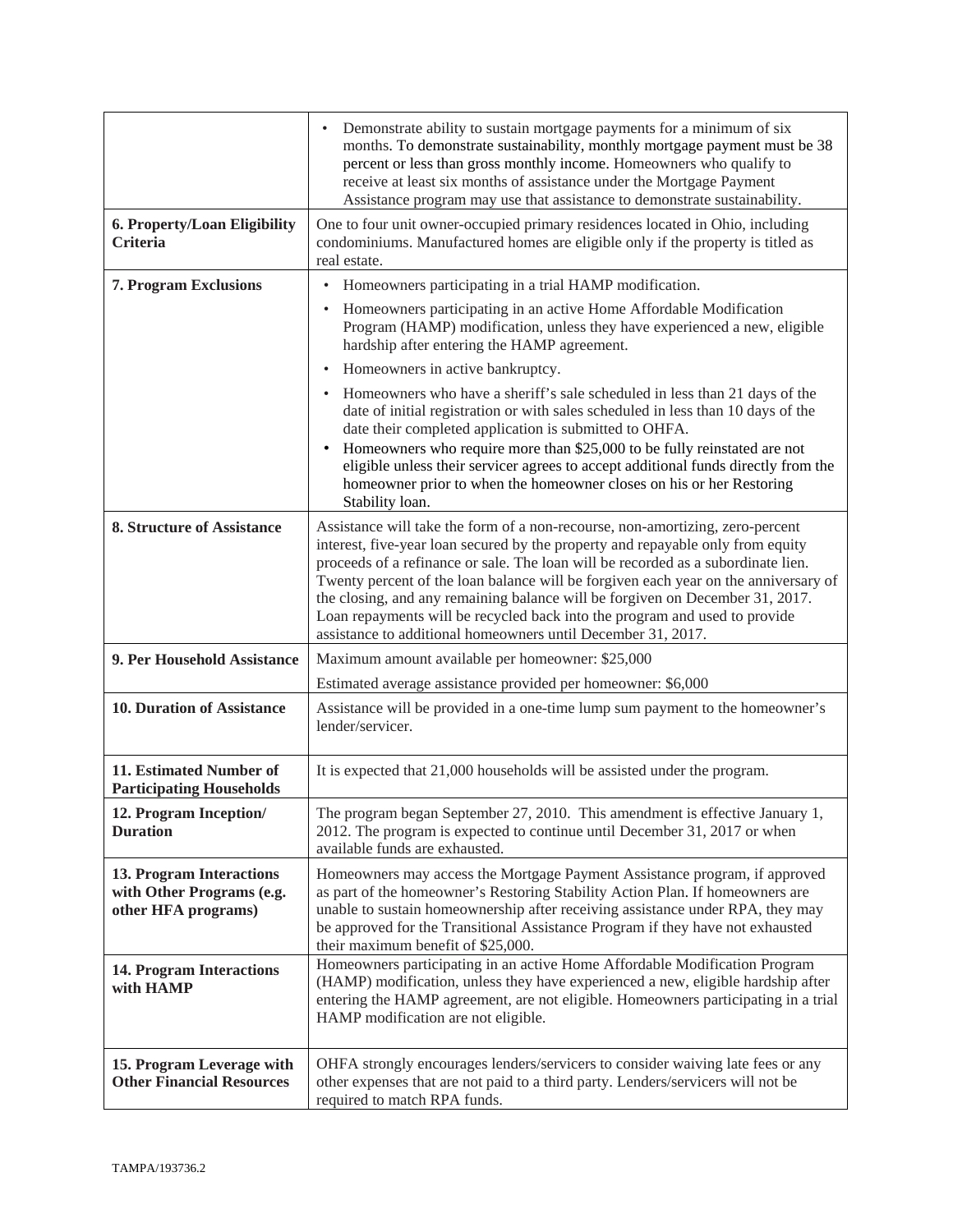| 16. Qualify as an           |  |
|-----------------------------|--|
| <b>Unemployment Program</b> |  |

 $\Box$  Yes  $\boxtimes$  No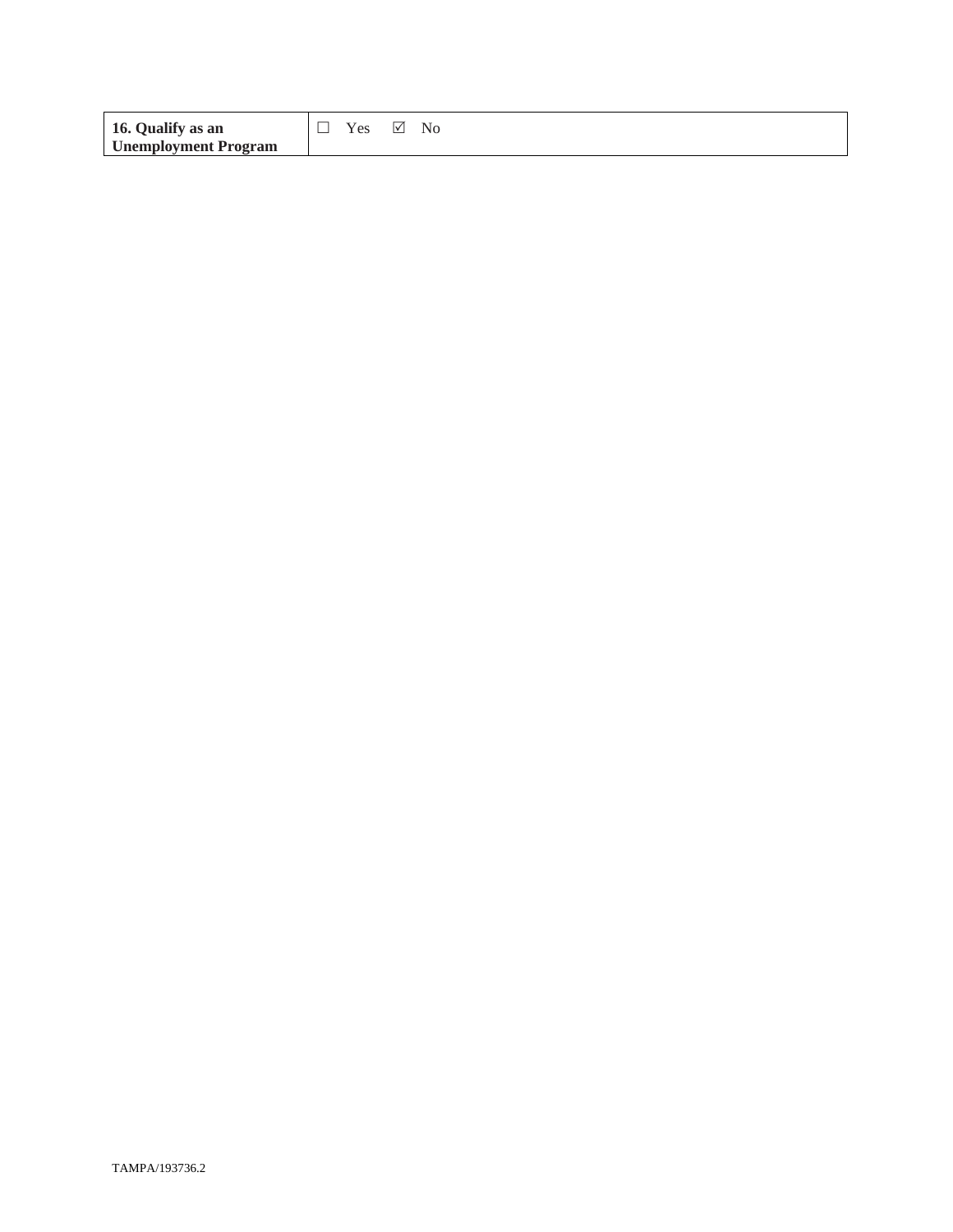#### **Ohio Housing Finance Agency (OHFA) Mortgage Payment Assistance Program Summary Guidelines**

| 1. Program Overview                                                            | The Mortgage Payment Assistance (MPA) program is part of Ohio's Restoring<br>Stability programs under the Hardest Hit Fund. MPA will support unemployed<br>homeowners by assisting with their mortgage payments for up to 15 months while<br>they search for a new job and/or participate in a job training program. MPA will<br>also support underemployed homeowners and unemployed homeowners who are<br>not receiving unemployment benefits by assisting with their mortgage payments for<br>up to 15 months while they search for a new job, participate in a job training<br>program or seek a mortgage modification. |
|--------------------------------------------------------------------------------|-----------------------------------------------------------------------------------------------------------------------------------------------------------------------------------------------------------------------------------------------------------------------------------------------------------------------------------------------------------------------------------------------------------------------------------------------------------------------------------------------------------------------------------------------------------------------------------------------------------------------------|
|                                                                                | Full mortgage payments will be made to the homeowner's lender/servicer as long<br>as the homeowner remains eligible for assistance. Homeowners will resume their<br>regular payments at the end of the term approved in their Restoring Stability Action<br>Plan or three months after resuming employment, whichever occurs first.                                                                                                                                                                                                                                                                                         |
|                                                                                | Assistance is subject to approval of the homeowner's Restoring Stability Action<br>Plan, which is a plan relating solely to TARP funded modification programs that<br>will be developed by a housing counseling agency and approved by OHFA.<br>Homeowners may receive assistance from one or more Restoring Stability<br>programs. The Restoring Stability Action Plan will determine type(s) and amount<br>of Restoring Stability assistance for each homeowner, up to the maximum total<br>benefit amount.                                                                                                               |
|                                                                                | MPA, alone or in combination with Rescue Payment Assistance, will be available<br>to eligible low- and moderate-income homeowners throughout Ohio, up to<br>\$20,000 at the time of closing and \$25,000 overall. Should the homeowner's<br>monthly mortgage payment increase after closing, the homeowner may access<br>additional assistance up to the maximum benefit                                                                                                                                                                                                                                                    |
| 2. Program Goals                                                               | The goal of MPA is to help unemployed and/or underemployed homeowners<br>remain in their homes and make on-time, monthly payments on their mortgages so<br>that they may avoid delinquency and foreclosure while seeking regular<br>employment or applying for a mortgage modification.                                                                                                                                                                                                                                                                                                                                     |
| 3. Target Population/Areas                                                     | The Mortgage Payment Assistance program is designed to assist unemployed and<br>underemployed homeowners remain in their homes while seeking employment.                                                                                                                                                                                                                                                                                                                                                                                                                                                                    |
| <b>4. Program Allocation</b><br>(Excluding Administrative<br><b>Expenses</b> ) | \$164,500,000.00                                                                                                                                                                                                                                                                                                                                                                                                                                                                                                                                                                                                            |
| <b>5. Borrower Eligibility</b><br>Criteria                                     | Current gross household income must be at or below 115% of the area<br>$\bullet$<br>median.                                                                                                                                                                                                                                                                                                                                                                                                                                                                                                                                 |
|                                                                                | First mortgage debt less than the highest FHA maximum loan limit among<br>all Ohio counties.                                                                                                                                                                                                                                                                                                                                                                                                                                                                                                                                |
|                                                                                | Liquid assets equal to or less than six months mortgage payments, excluding<br>$\bullet$<br>retirement accounts.                                                                                                                                                                                                                                                                                                                                                                                                                                                                                                            |
|                                                                                | Hardship due to involuntary loss or reduction in income, which shall be<br>$\bullet$<br>verified with supporting documents and a financial hardship affidavit signed<br>by the homeowner.                                                                                                                                                                                                                                                                                                                                                                                                                                   |
|                                                                                | Homeowner must be unemployed or underemployed, as defined below:<br>$\bullet$<br>1. Unemployed means that at least one wage earner in the household                                                                                                                                                                                                                                                                                                                                                                                                                                                                         |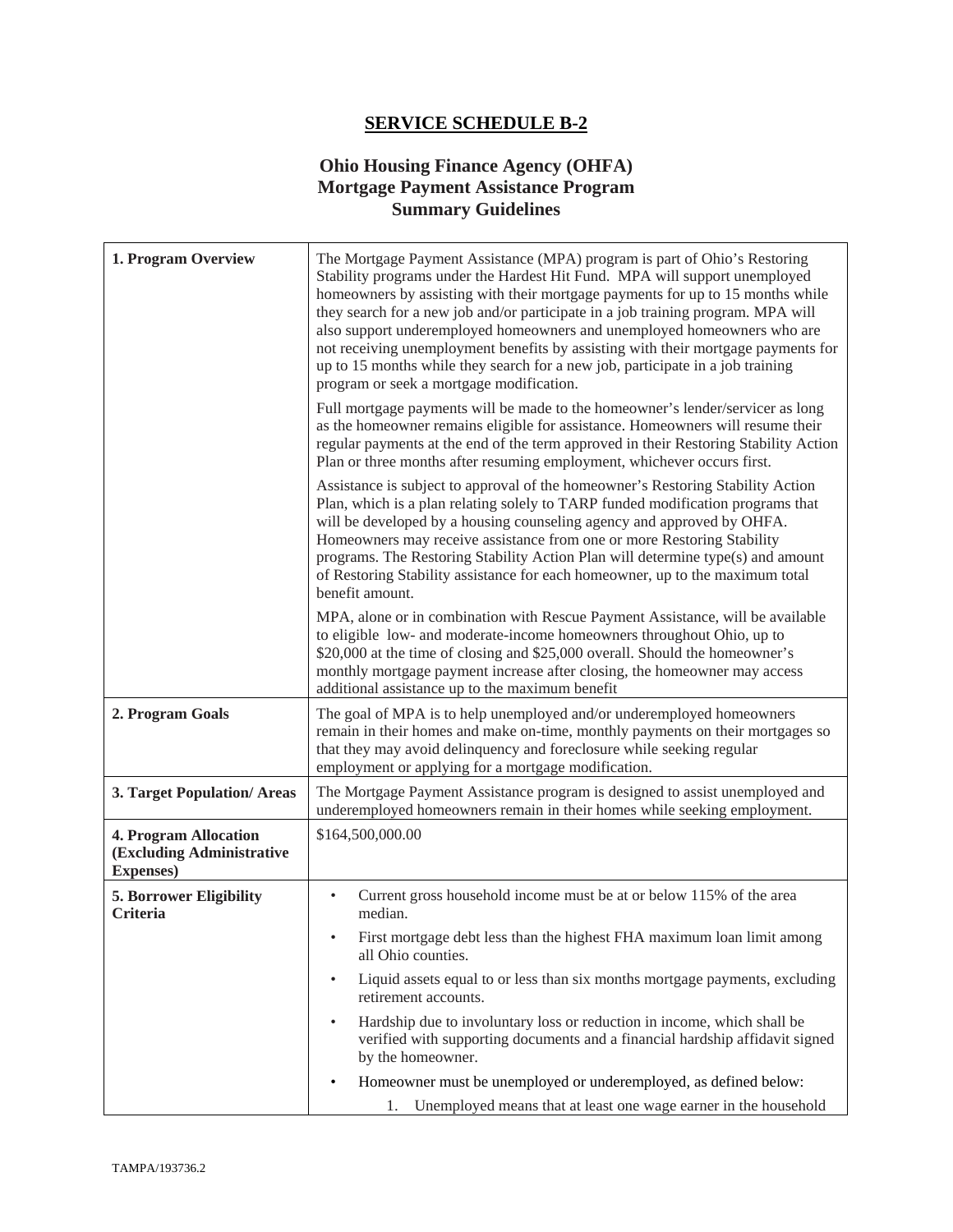|                                                            | must be receiving unemployment compensation or exhausted<br>unemployment compensation benefits, including any extensions,<br>within the last twelve months.                                                                                                                                                                                                                                                                                                                                                                                                                         |
|------------------------------------------------------------|-------------------------------------------------------------------------------------------------------------------------------------------------------------------------------------------------------------------------------------------------------------------------------------------------------------------------------------------------------------------------------------------------------------------------------------------------------------------------------------------------------------------------------------------------------------------------------------|
|                                                            | 2.<br>Underemployed means that at least one wage earner in the<br>household must have involuntarily lost 10 percent or more of<br>income due to a financial hardship that occurred during the past 36<br>months which resulted in the homeowner's monthly mortgage<br>payment exceeding 31 percent of the homeowner's gross monthly<br>income.                                                                                                                                                                                                                                      |
|                                                            | Homeowner must actively seek reemployment or a mortgage modification<br>during the assistance period.                                                                                                                                                                                                                                                                                                                                                                                                                                                                               |
|                                                            | Unemployed homeowners who become reemployed may be eligible to<br>$\bullet$<br>continue in the MPA program if they continue to meet the guidelines defined<br>for underemployment.                                                                                                                                                                                                                                                                                                                                                                                                  |
| 6. Property/Loan Eligibility<br>Criteria                   | One to four unit owner-occupied primary residences located in Ohio, including<br>condominiums. Manufactured homes are eligible only if the property is titled as<br>real estate.                                                                                                                                                                                                                                                                                                                                                                                                    |
| <b>7. Program Exclusions</b>                               | Homeowners participating in an active Home Affordable Modification<br>٠<br>Program (HAMP) modification, unless they have experienced a new,<br>eligible hardship after entering the HAMP agreement.                                                                                                                                                                                                                                                                                                                                                                                 |
|                                                            | Homeowners participating in a trial HAMP modification.<br>$\bullet$                                                                                                                                                                                                                                                                                                                                                                                                                                                                                                                 |
|                                                            | Homeowners in active bankruptcy.<br>$\bullet$                                                                                                                                                                                                                                                                                                                                                                                                                                                                                                                                       |
|                                                            | Homeowners who have a sheriff's sale scheduled in less than 21 days of the<br>$\bullet$<br>date of initial registration or with sales scheduled in less than 10 days of the<br>date their completed application is submitted to OHFA.                                                                                                                                                                                                                                                                                                                                               |
|                                                            | Underemployed homeowners with a total PITI payment of less than 31% of<br>$\bullet$<br>current gross income are not eligible; however unemployed homeowners<br>who become reemployed through a temporary or seasonal job may remain in<br>the MPA program, even if their monthly mortgage payment is less than 31%<br>of income, so long as the temporary or seasonal job is three months or less.                                                                                                                                                                                  |
| 8. Structure of Assistance                                 | Assistance will take the form of a non-recourse, non-amortizing, zero-percent<br>interest, five-year loan secured by the property and repayable only from equity<br>proceeds of a refinance or sale. The loan will be recorded as a subordinate lien.<br>Twenty percent of the current loan balance will be forgiven each year on the<br>anniversary of the closing, and any remaining balance will be forgiven on<br>December 31, 2017. Loan repayments will be recycled back into the program and<br>used to provide assistance to additional homeowners until December 31, 2017. |
| 9. Per Household Assistance                                | Maximum amount available per homeowner: \$20,000 at closing, \$25,000 overall.<br>Estimated average assistance provided per homeowner: \$7,000.                                                                                                                                                                                                                                                                                                                                                                                                                                     |
| 10. Duration of Assistance                                 | The maximum duration of MPA is 15 months.                                                                                                                                                                                                                                                                                                                                                                                                                                                                                                                                           |
|                                                            | Homeowners who become reemployed after receiving approval from OHFA but<br>before closing on their loan for assistance, whose mortgage payment is 31% or less<br>than their new gross income, may receive up to 3 months of MPA.                                                                                                                                                                                                                                                                                                                                                    |
| 11. Estimated Number of<br><b>Participating Households</b> | It is expected that 23,500 households will be assisted under the MPA program.                                                                                                                                                                                                                                                                                                                                                                                                                                                                                                       |
| 12. Program Inception/<br><b>Duration</b>                  | This program replaces the Partial Mortgage Payment Assistance program that<br>began on September 27, 2010. This amendment is effective January 1, 2012. The<br>program is expected to continue until December 31, 2017 or when available funds<br>are exhausted.                                                                                                                                                                                                                                                                                                                    |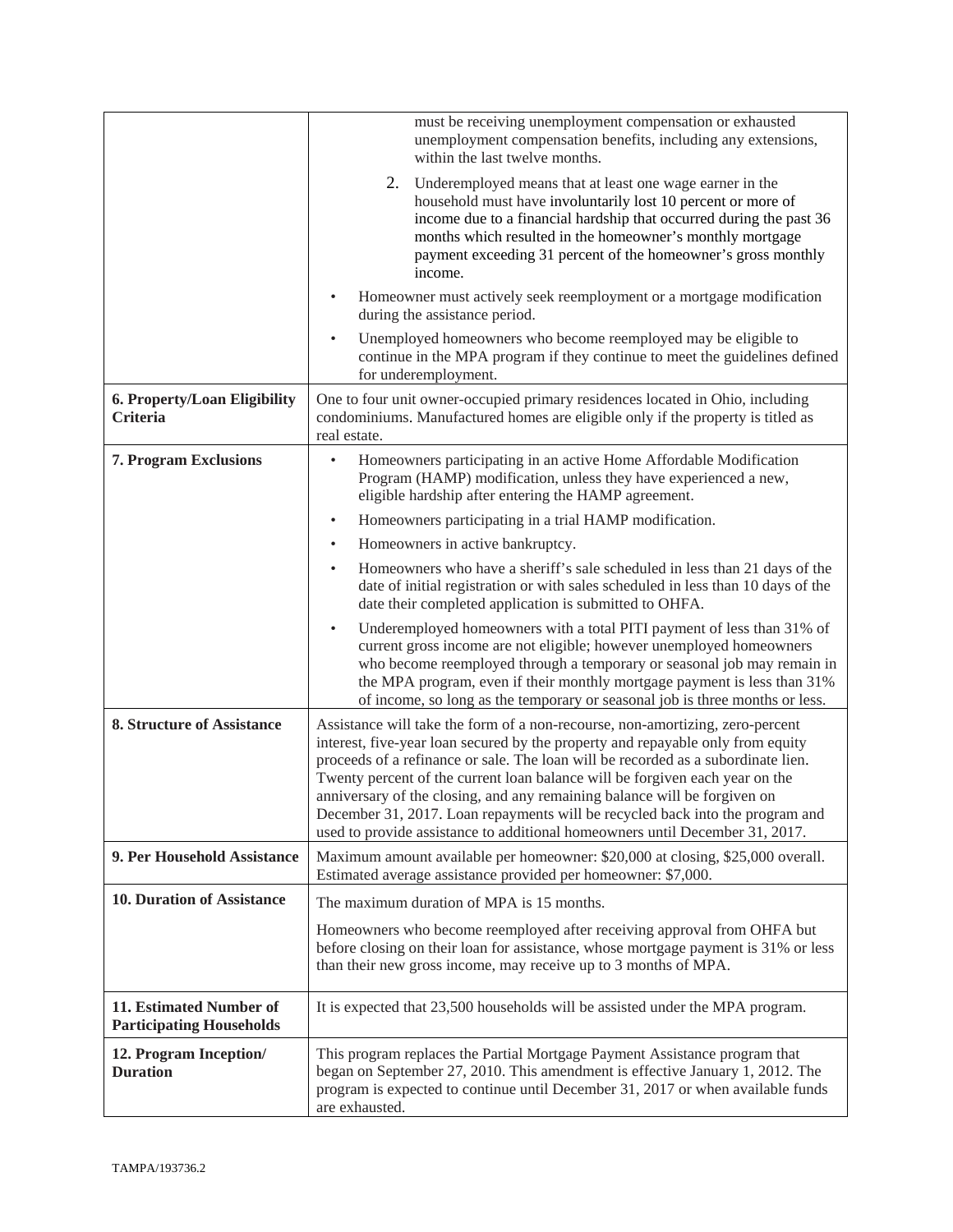| 13. Program Interactions<br>with Other Programs (e.g.<br>other HFA programs) | Homeowners may access the Rescue Payment Assistance program, the Mortgage<br>Modification with Contribution program, and/or the Mortgage Payment Assistance<br>program, if approved as part of the homeowner's Restoring Stability Action Plan. If<br>homeowners are unable to sustain homeownership after receiving assistance from<br>MPA, they may be approved for the Transitional Assistance program if they have<br>not exhausted their maximum benefit of \$25,000.00. |
|------------------------------------------------------------------------------|-------------------------------------------------------------------------------------------------------------------------------------------------------------------------------------------------------------------------------------------------------------------------------------------------------------------------------------------------------------------------------------------------------------------------------------------------------------------------------|
| 14. Program Interactions<br>with HAMP                                        | MPA may precede the Home Affordable Unemployment Program (UP)<br>forbearance or may be used to extend it. Homeowners participating in an active<br>Home Affordable Modification Program (HAMP) modification, unless they have<br>experienced a new, eligible hardship after entering the HAMP agreement, are not<br>eligible. Homeowners participating in a trial HAMP modification are not eligible.                                                                         |
| 15. Program Leverage with<br><b>Other Financial Resources</b>                | OHFA strongly encourages the lenders/servicers to consider waiving late fees or<br>any other expenses that are not paid to a third party. Lenders/servicers will not be<br>required to match MPA funds.                                                                                                                                                                                                                                                                       |
| 16. Qualify as an<br><b>Unemployment Program</b>                             | ☑<br>Yes<br>$\overline{N}_{0}$                                                                                                                                                                                                                                                                                                                                                                                                                                                |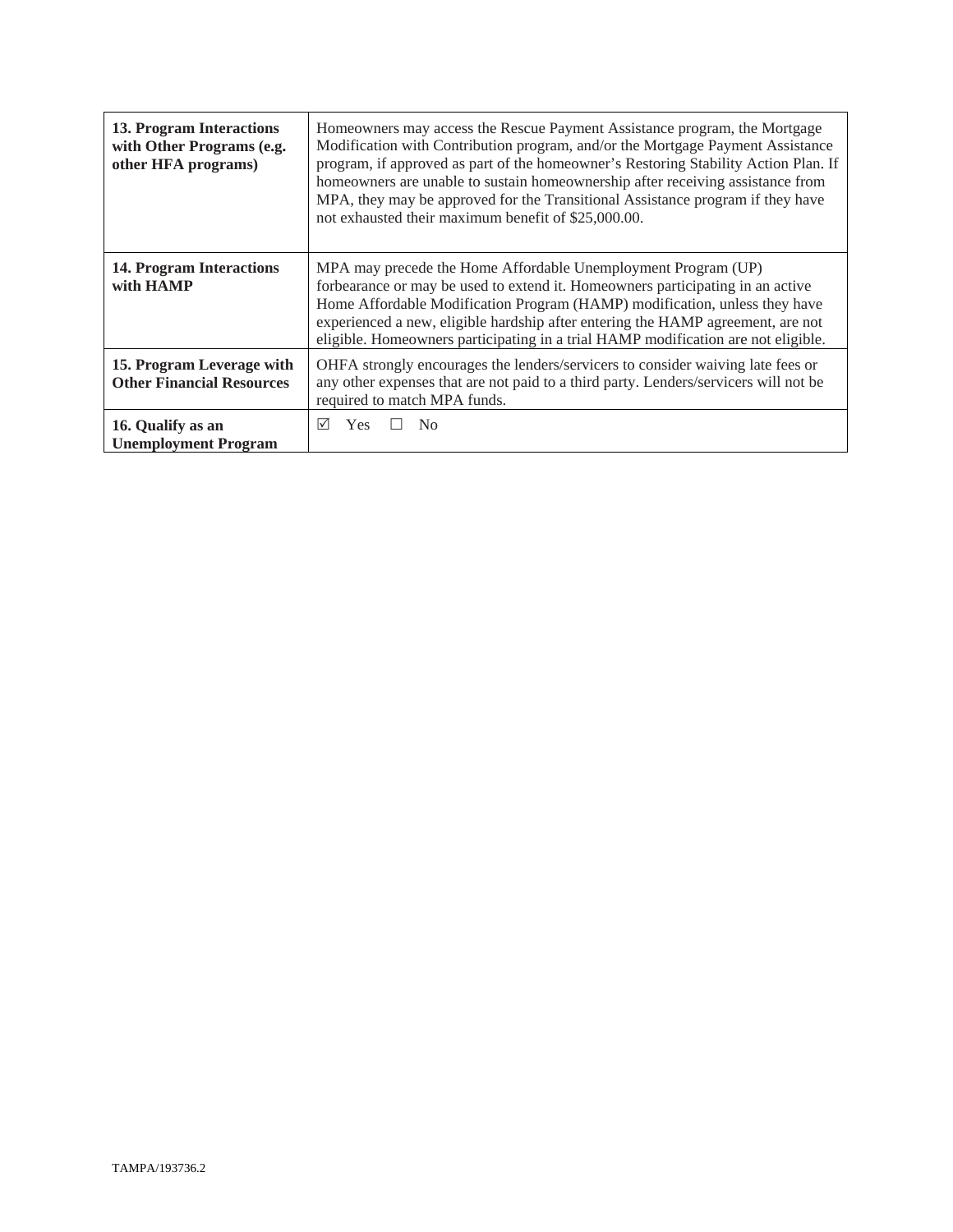# **Ohio Housing Finance Agency (OHFA) Modification with Contribution Assistance Program Summary Guidelines**

| 1. Program Overview                                                     | The Modification with Contribution Assistance (MCA) program is one of Ohio's<br>Restoring Stability programs under the Hardest Hit Fund. MCA will provide funds<br>to lenders/servicers on behalf of homeowners to help qualify for a permanent<br>affordable HAMP or in-house modification. Assistance is available to<br>homeowners who have suffered a qualifying hardship.                                                                                                                                                                     |
|-------------------------------------------------------------------------|----------------------------------------------------------------------------------------------------------------------------------------------------------------------------------------------------------------------------------------------------------------------------------------------------------------------------------------------------------------------------------------------------------------------------------------------------------------------------------------------------------------------------------------------------|
|                                                                         | Allowable uses of the funds will include the following:                                                                                                                                                                                                                                                                                                                                                                                                                                                                                            |
|                                                                         | • Delinquent mortgage payments;                                                                                                                                                                                                                                                                                                                                                                                                                                                                                                                    |
|                                                                         | • Late fees, inspection fees, and attorney fees related to a successful/closed loan<br>modification;                                                                                                                                                                                                                                                                                                                                                                                                                                               |
|                                                                         | • Delinquent property taxes;                                                                                                                                                                                                                                                                                                                                                                                                                                                                                                                       |
|                                                                         | • Principal reduction; and                                                                                                                                                                                                                                                                                                                                                                                                                                                                                                                         |
|                                                                         | • Up to one year of standard homeowner's insurance if a lender/servicer has<br>previously imposed forced-placed insurance on the property. Forced-placed<br>insurance is high cost insurance which serves only to protect the mortgagee's<br>interest in the property.                                                                                                                                                                                                                                                                             |
|                                                                         | Assistance is subject to approval of the homeowner's Restoring Stability Action<br>Plan which is a plan relating solely to TARP-funded modification programs that<br>will be developed by a housing counseling agency and approved by OHFA.<br>Homeowners may receive assistance from one or more Restoring Stability<br>programs. The Restoring Stability Action Plan will determine the type(s) and<br>amount of Restoring Stability assistance for each homeowner, up to the maximum<br>total benefit amount for which the homeowner qualifies. |
| 2. Program Goals                                                        | The goal of this program is to help stabilize the Ohio housing market by helping<br>homeowners achieve affordable modifications.                                                                                                                                                                                                                                                                                                                                                                                                                   |
| 3. Target Population/Areas                                              | The MCA program will be available to eligible low- and moderate- income<br>homeowners throughout Ohio, up to the maximum benefit of \$25,000.                                                                                                                                                                                                                                                                                                                                                                                                      |
| 4. Program Allocation<br>(Excluding Administrative<br><b>Expenses</b> ) | \$124,200,000.00                                                                                                                                                                                                                                                                                                                                                                                                                                                                                                                                   |
| 5. Borrower Eligibility                                                 | Homeowner must meet the following criteria:                                                                                                                                                                                                                                                                                                                                                                                                                                                                                                        |
| <b>Criteria</b>                                                         | • Current gross household income must be at or below 115% of the area median;                                                                                                                                                                                                                                                                                                                                                                                                                                                                      |
|                                                                         | • First mortgage debt less than the highest FHA maximum loan amount among all<br>Ohio counties;                                                                                                                                                                                                                                                                                                                                                                                                                                                    |
|                                                                         | • Liquid assets equal to or less than six months of mortgage payments including<br>principal, interest, taxes, and insurance, excluding retirement accounts;                                                                                                                                                                                                                                                                                                                                                                                       |
|                                                                         | • Hardship due to involuntary loss or reduction in income, divorce, disability, or<br>illness resulting in a loss of income or significant medical expenses, which shall<br>be verified with supporting documentation and by a financial hardship affidavit<br>signed by the homeowner; and                                                                                                                                                                                                                                                        |
|                                                                         | • Modification must result in an affordable monthly payment for the homeowner<br>as defined in program guidelines.                                                                                                                                                                                                                                                                                                                                                                                                                                 |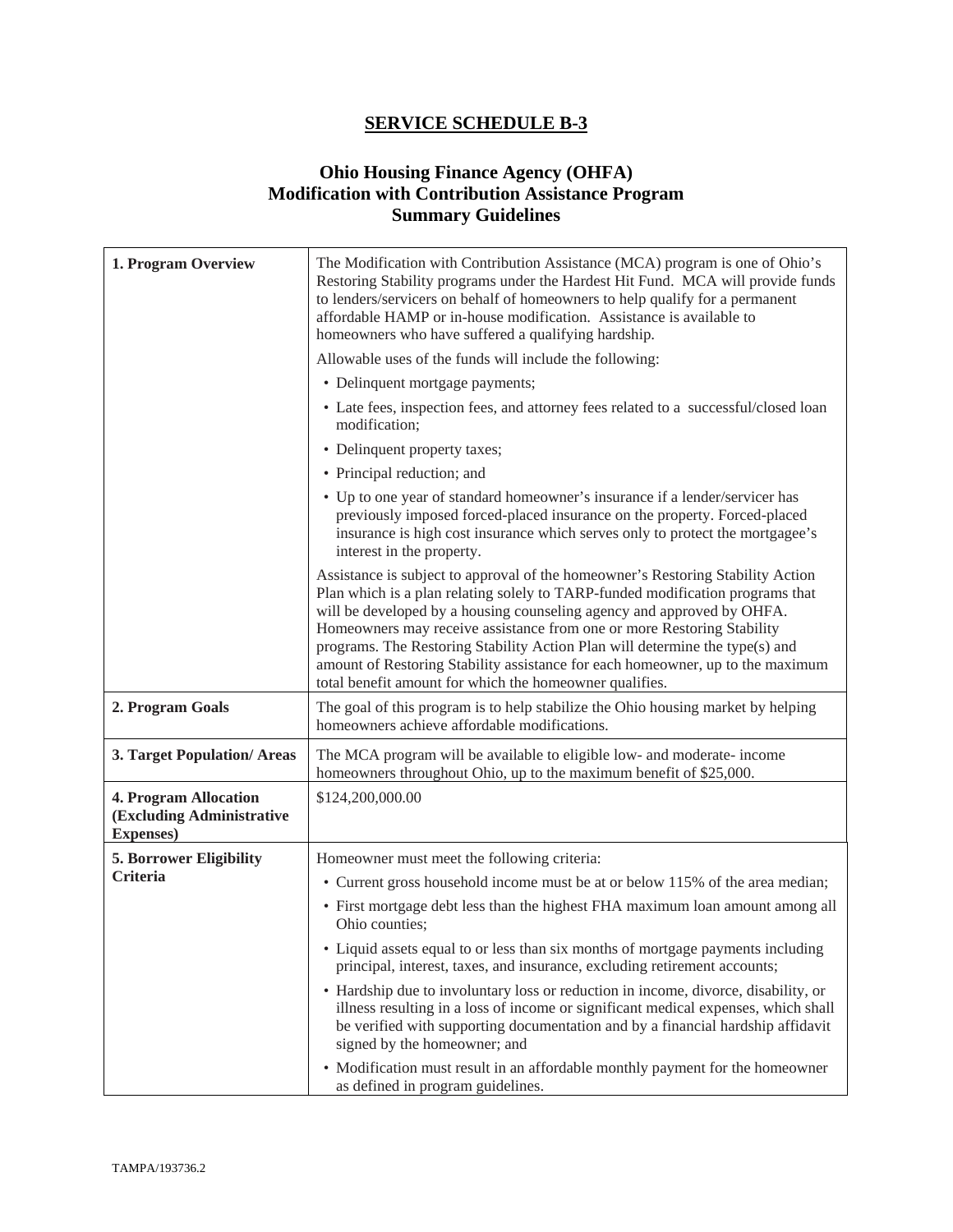| 6. Property/Loan Eligibility<br>Criteria                                     | One to four unit owner-occupied primary residences located in Ohio, including<br>condominiums. Manufactured homes are eligible only if the property is titled as<br>real estate.                                                                                                                                                                                                                                                                                                                                                                                                                                                                                                                        |
|------------------------------------------------------------------------------|---------------------------------------------------------------------------------------------------------------------------------------------------------------------------------------------------------------------------------------------------------------------------------------------------------------------------------------------------------------------------------------------------------------------------------------------------------------------------------------------------------------------------------------------------------------------------------------------------------------------------------------------------------------------------------------------------------|
| <b>7. Program Exclusions</b>                                                 | Homeowners participating in an active Home Affordable Modification<br>Program (HAMP) modification, unless they have experienced a new,<br>eligible hardship after entering the HAMP agreement.                                                                                                                                                                                                                                                                                                                                                                                                                                                                                                          |
|                                                                              | Homeowners participating in a trial HAMP modification.<br>$\bullet$                                                                                                                                                                                                                                                                                                                                                                                                                                                                                                                                                                                                                                     |
|                                                                              | Homeowners in active bankruptcy.<br>$\bullet$                                                                                                                                                                                                                                                                                                                                                                                                                                                                                                                                                                                                                                                           |
|                                                                              | Homeowners who have a sheriff's sale scheduled in less than 21 days of the<br>date of initial registration or with sales scheduled in less than 10 days of the<br>date their completed application is submitted to OHFA.                                                                                                                                                                                                                                                                                                                                                                                                                                                                                |
|                                                                              | Modifications requiring a balloon payment less than 10 years from the date<br>$\bullet$<br>of first payment under the revised terms.                                                                                                                                                                                                                                                                                                                                                                                                                                                                                                                                                                    |
| 8. Structure of Assistance                                                   | Unless the lender/servicer chooses to match MCA assistance dollar for dollar with<br>principal reduction or forbearance, assistance will take the form of a non-recourse,<br>non-amortizing, zero-percent interest, five-year loan secured by the property and<br>repayable only from equity proceeds of a refinance or sale. The loan will be<br>recorded as a subordinate lien. Twenty percent of the loan balance will be forgiven<br>each year on the anniversary of the closing, and any remaining balance will be<br>forgiven on December 31, 2017. Loan repayments will be recycled back into the<br>program and used to provide assistance to additional homeowners until December<br>31, 2017. |
| 9. Per Household Assistance                                                  | Maximum amount available per homeowner: \$25,000                                                                                                                                                                                                                                                                                                                                                                                                                                                                                                                                                                                                                                                        |
|                                                                              | Estimated average assistance provided per homeowner: \$23,000                                                                                                                                                                                                                                                                                                                                                                                                                                                                                                                                                                                                                                           |
| 10. Duration of Assistance                                                   | Assistance will be provided in a one-time lump sum payment to the homeowner's<br>lender/servicer.                                                                                                                                                                                                                                                                                                                                                                                                                                                                                                                                                                                                       |
| 11. Estimated Number of<br><b>Participating Households</b>                   | It is expected that 5,400 homeowners will receive assistance from the program.                                                                                                                                                                                                                                                                                                                                                                                                                                                                                                                                                                                                                          |
| 12. Program Inception/<br><b>Duration</b>                                    | This program replaces the Mortgage Modification with Principal Reduction<br>program that began on September 27, 2010. The new program will begin January 1,<br>2012 and is expected to continue until December 31, 2017 or when available funds<br>are exhausted.                                                                                                                                                                                                                                                                                                                                                                                                                                       |
| 13. Program Interactions<br>with Other Programs (e.g.<br>other HFA programs) | Homeowners may access the Mortgage Payment Assistance program if approved as<br>part of the homeowner's Restoring Stability Action Plan. If homeowners are unable<br>to sustain homeownership after receiving assistance under MCA, they may be<br>approved for the Transitional Assistance program if they have not exhausted their<br>maximum benefit.                                                                                                                                                                                                                                                                                                                                                |
| <b>14. Program Interactions</b><br>with HAMP                                 | This program may act as a gateway to a Home Affordable Modification Program<br>(HAMP) modification. Homeowners participating in an active HAMP<br>modification, unless they have experienced a new, eligible hardship after entering<br>the HAMP agreement, are not eligible. Homeowners participating in a trial HAMP<br>modification are not eligible.                                                                                                                                                                                                                                                                                                                                                |
| 15. Program Leverage with<br><b>Other Financial Resources</b>                | OHFA strongly encourages the lenders/servicers to consider waiving late fees or<br>any other expenses that are not paid to a third party. Lenders/servicers will not be<br>required to match MCA funds; however, if a lender/servicer chooses to match<br>MCA funds with principal reduction or forbearance, OHFA may grant MCA funds<br>without establishing a junior lien on the property.                                                                                                                                                                                                                                                                                                            |
| 16. Qualify as an<br><b>Unemployment Program</b>                             | $\sqrt{}$<br>N <sub>o</sub><br>Yes<br>$\Box$                                                                                                                                                                                                                                                                                                                                                                                                                                                                                                                                                                                                                                                            |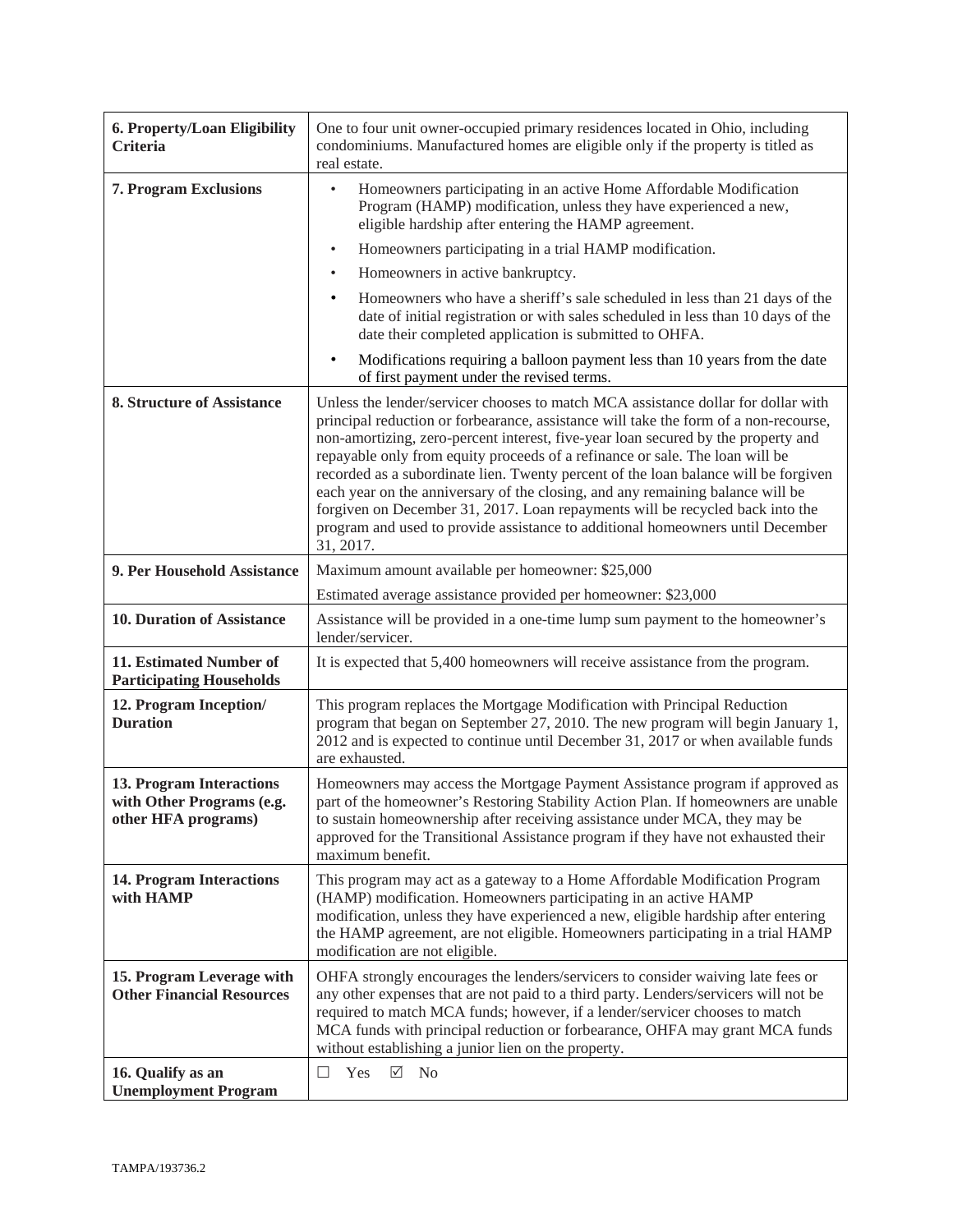# **Ohio Housing Finance Agency (OHFA) Lien Elimination Assistance Summary Guidelines**

| 1. | <b>Program Overview</b>                                                     | The Lien Elimination Assistance (LEA) program is one of Ohio's Restoring<br>Stability programs under the Hardest Hit fund. LEA applies to cases in which<br>the lien holder or lien holders agree to accept up to \$25,000 in Restoring<br>Stability funds in return for extinguishing a homeowner's existing mortgage<br>liens. This program will extinguish the first lien and attempt to extinguish any<br>second liens on the property. This is most likely to occur in cases where the<br>property is valued at \$60,000 or less. To receive LEA, homeowners must<br>demonstrate the ability to stay current on any remaining liens attached to the<br>property, property taxes, and homeowner's insurance. To be considered<br>sustainable, the homeowner's remaining property liens, property taxes, and<br>insurance must be equal to or less than 31% of his or her current gross monthly<br>income. OHFA encourages servicers/lenders to match LEA program assistance<br>at least one to one. |  |
|----|-----------------------------------------------------------------------------|---------------------------------------------------------------------------------------------------------------------------------------------------------------------------------------------------------------------------------------------------------------------------------------------------------------------------------------------------------------------------------------------------------------------------------------------------------------------------------------------------------------------------------------------------------------------------------------------------------------------------------------------------------------------------------------------------------------------------------------------------------------------------------------------------------------------------------------------------------------------------------------------------------------------------------------------------------------------------------------------------------|--|
|    |                                                                             | Assistance is subject to approval of the homeowner's Restoring Stability<br>Action Plan, which is a plan relating solely to TARP funded programs that will<br>be developed by a housing counseling agency and approved by OHFA.<br>Homeowners may receive assistance from one or more Restoring Stability<br>programs. The Restoring Stability Action Plan will determine type(s) and<br>amount of Restoring Stability assistance for each homeowner up to the<br>maximum total benefit amount for which the homeowner qualifies.                                                                                                                                                                                                                                                                                                                                                                                                                                                                       |  |
| 2. | <b>Program Goals</b>                                                        | The goals of LEA are to:                                                                                                                                                                                                                                                                                                                                                                                                                                                                                                                                                                                                                                                                                                                                                                                                                                                                                                                                                                                |  |
|    |                                                                             | • Help homeowners to achieve an affordable monthly payment; and<br>• Reduce the probability of re-default after the lien elimination.                                                                                                                                                                                                                                                                                                                                                                                                                                                                                                                                                                                                                                                                                                                                                                                                                                                                   |  |
| 3. | <b>Target Population/ Areas</b>                                             | LEA program will be available to eligible low- and moderate- income<br>homeowners throughout Ohio, up to the maximum benefit amount of \$25,000.                                                                                                                                                                                                                                                                                                                                                                                                                                                                                                                                                                                                                                                                                                                                                                                                                                                        |  |
| 4. | <b>Program Allocation</b><br>(Excluding Administrative<br><b>Expenses</b> ) | \$14,000,000.00                                                                                                                                                                                                                                                                                                                                                                                                                                                                                                                                                                                                                                                                                                                                                                                                                                                                                                                                                                                         |  |
| 5. | <b>Borrower Eligibility</b>                                                 | Homeowner must meet the following criteria:                                                                                                                                                                                                                                                                                                                                                                                                                                                                                                                                                                                                                                                                                                                                                                                                                                                                                                                                                             |  |
|    | <b>Criteria</b>                                                             | • Current gross household income must be at or below 115% of the area<br>median;<br>• First mortgage debt less than the highest FHA maximum loan amount<br>among all Ohio counties;<br>• Liquid assets equal to or less than six months of mortgage payments;                                                                                                                                                                                                                                                                                                                                                                                                                                                                                                                                                                                                                                                                                                                                           |  |
|    |                                                                             | • Hardship due to involuntary loss or reduction in income, divorce, disability,<br>or illness resulting in a loss of income or significant medical expenses,<br>which shall be verified with supporting documentation and a financial<br>hardship affidavit signed by the homeowner; and<br>• Homeowner's servicer must agree to lien elimination.                                                                                                                                                                                                                                                                                                                                                                                                                                                                                                                                                                                                                                                      |  |
| 6. | <b>Property/Loan Eligibility</b><br><b>Criteria</b>                         | One to four unit owner-occupied primary residences located in Ohio, including<br>condominiums. Manufactured homes are eligible only if the mortgage titled as<br>real estate or if the land was used as collateral to purchase the home.                                                                                                                                                                                                                                                                                                                                                                                                                                                                                                                                                                                                                                                                                                                                                                |  |
| 7. | <b>Program Exclusions</b>                                                   | Homeowners in active Chapter 13 bankruptcy.                                                                                                                                                                                                                                                                                                                                                                                                                                                                                                                                                                                                                                                                                                                                                                                                                                                                                                                                                             |  |
|    |                                                                             | Homeowners who have a sheriff's sale scheduled in less than 21 days of<br>٠                                                                                                                                                                                                                                                                                                                                                                                                                                                                                                                                                                                                                                                                                                                                                                                                                                                                                                                             |  |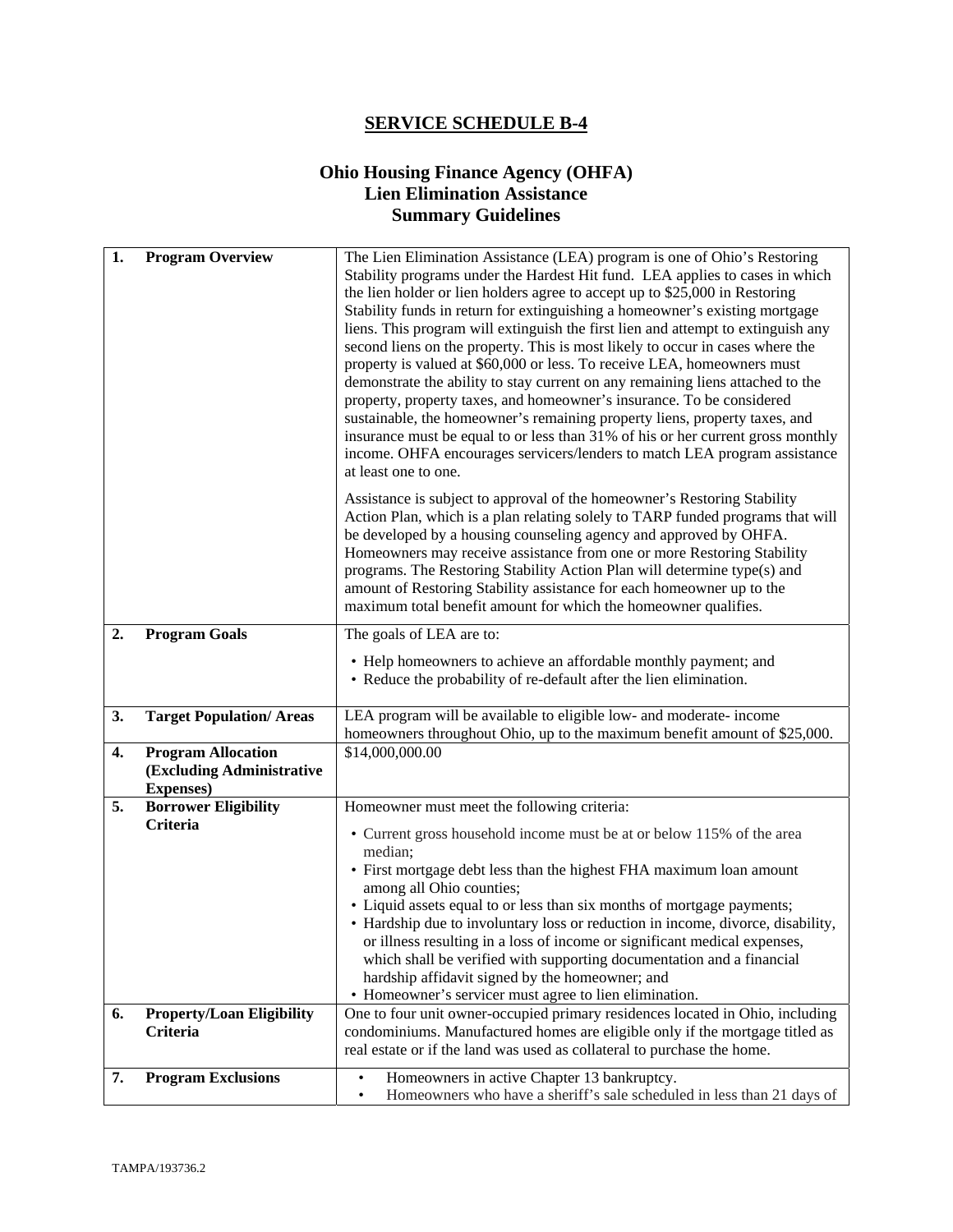|                                                                                     | the date of initial registration or with sales scheduled in less than 10<br>days of the date their completed application is submitted to OHFA.                                                                                                                                                                                                                                                                                                                                                                                                                                                                                                                                           |  |
|-------------------------------------------------------------------------------------|------------------------------------------------------------------------------------------------------------------------------------------------------------------------------------------------------------------------------------------------------------------------------------------------------------------------------------------------------------------------------------------------------------------------------------------------------------------------------------------------------------------------------------------------------------------------------------------------------------------------------------------------------------------------------------------|--|
| 8.<br><b>Structure of Assistance</b>                                                | Assistance will take the form of a non-recourse, non-amortizing, zero-percent<br>interest, five-year loan secured by the property and repayable only from equity<br>proceeds of a refinance or sale. The loan will be recorded per program<br>guidelines. OHFA's eligible entity, OHA, LLC will be listed as the beneficiary<br>of the homeowner insurance policy. Twenty percent of the loan balance will be<br>forgiven each year on the anniversary of the closing, and any remaining<br>balance will be forgiven on December 31, 2017. Loan repayments will be<br>recycled back into the program and used to provide assistance to additional<br>homeowners until December 31, 2017. |  |
| <b>Per Household Assistance</b><br>9.                                               | Maximum amount available per homeowner: \$25,000<br>Estimated average assistance provided per homeowner: \$20,000                                                                                                                                                                                                                                                                                                                                                                                                                                                                                                                                                                        |  |
| 10. Duration of Assistance                                                          | Lien Elimination Assistance will be provided in a one-time lump sum payment<br>to the homeowner's lender/servicer.                                                                                                                                                                                                                                                                                                                                                                                                                                                                                                                                                                       |  |
| <b>Estimated Number of</b><br>11.<br><b>Participating Households</b>                | It is expected that 700 homeowners will receive assistance from the Lien<br>Elimination Assistance program.                                                                                                                                                                                                                                                                                                                                                                                                                                                                                                                                                                              |  |
| 12. Program Inception/<br><b>Duration</b>                                           | Lien Elimination Assistance will begin January 1, 2012 and is expected to<br>continue until December 31, 2017 or when available funds are exhausted.                                                                                                                                                                                                                                                                                                                                                                                                                                                                                                                                     |  |
| 13. Program Interactions with<br>Other Programs (e.g. other<br><b>HFA</b> programs) | Homeowners may access the Rescue Payment Assistance program and/or the<br>Mortgage Payment Assistance program, if approved as part of the<br>homeowner's Restoring Stability Action Plan                                                                                                                                                                                                                                                                                                                                                                                                                                                                                                 |  |
| 14. Program Interactions with<br><b>HAMP</b>                                        | Homeowners participating in an active Home Affordable Modification<br>Program (HAMP) modification are not eligible unless they have<br>experienced a new, eligible hardship after entering the HAMP<br>agreement.<br>Homeowners participating in a trial HAMP modification are not<br>$\bullet$<br>eligible.                                                                                                                                                                                                                                                                                                                                                                             |  |
| 15. Program Leverage with<br><b>Other Financial Resources</b>                       | Lenders/servicers must agree to extinguish the lien(s).                                                                                                                                                                                                                                                                                                                                                                                                                                                                                                                                                                                                                                  |  |
| 16. Qualify as an<br><b>Unemployment Program</b>                                    | <b>Yes</b><br>☑<br>$\Box$<br>N <sub>0</sub>                                                                                                                                                                                                                                                                                                                                                                                                                                                                                                                                                                                                                                              |  |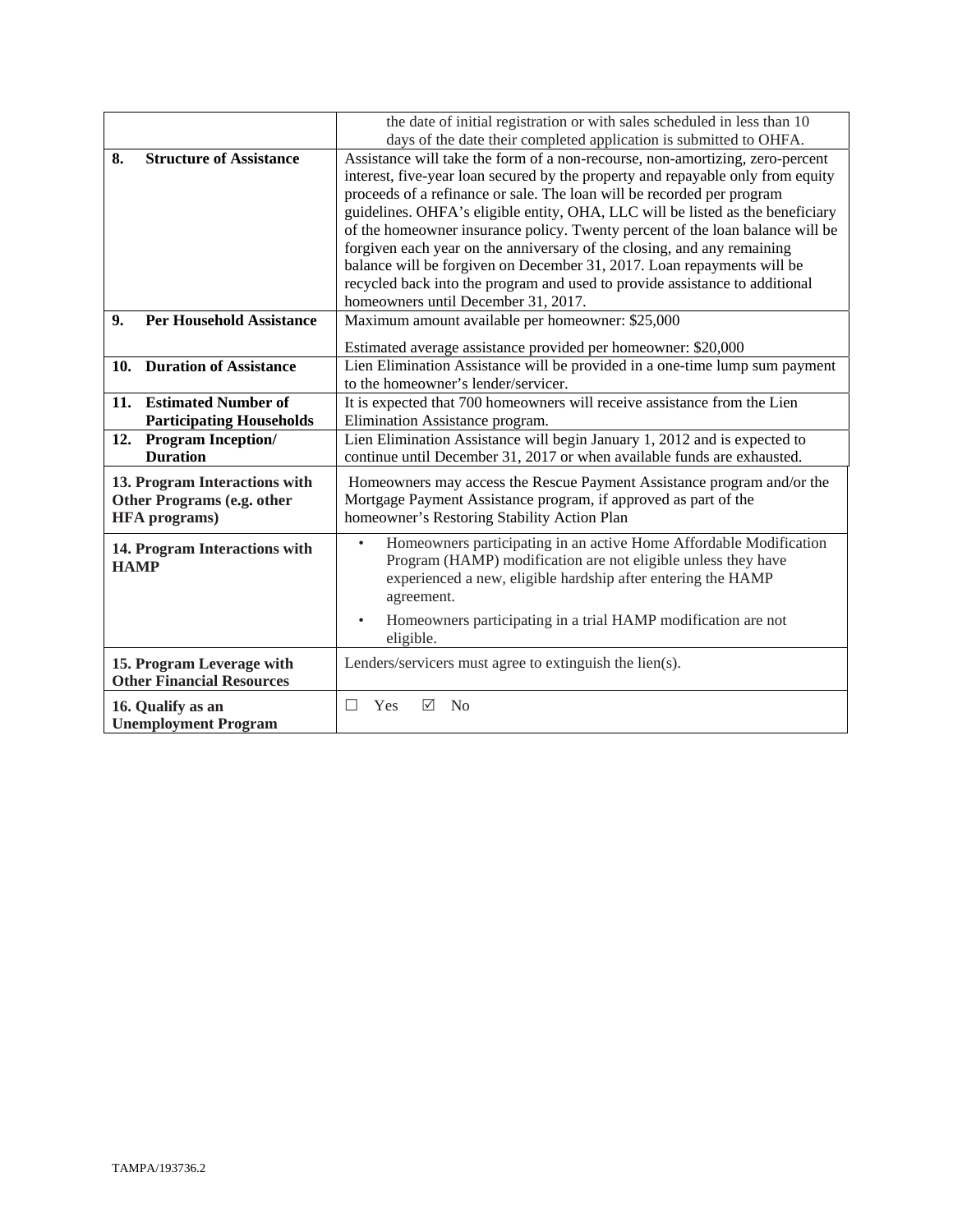# **Ohio Housing Finance Agency (OHFA) Transition Assistance Program Summary Guidelines**

| 1. Program Overview                                                     | The Transition Assistance (TA) program will assist homeowners whose current<br>mortgage payment exceeds 31 percent of current gross household income, and/or<br>who must relocate to gain meaningful employment.                                                                                                                                                                                                                                                                                                                                                                                                        |  |  |
|-------------------------------------------------------------------------|-------------------------------------------------------------------------------------------------------------------------------------------------------------------------------------------------------------------------------------------------------------------------------------------------------------------------------------------------------------------------------------------------------------------------------------------------------------------------------------------------------------------------------------------------------------------------------------------------------------------------|--|--|
|                                                                         | TA requires the lender/servicer to consider a Short Sale or Deed- In-Lieu option<br>and waive any rights to deficiency judgments.                                                                                                                                                                                                                                                                                                                                                                                                                                                                                       |  |  |
|                                                                         | TA allows an incentive to the lender/servicer and a stipend to borrowers to relocate<br>while leaving the property in saleable condition.                                                                                                                                                                                                                                                                                                                                                                                                                                                                               |  |  |
|                                                                         | Assistance is subject to approval of the homeowner's Restoring Stability Action<br>Plan which is a plan relating solely to TARP funded modification programs that<br>will be developed by a housing counseling agency and approved by OHFA (the<br>"Restoring Stability Action Plan"). Homeowners may receive assistance from one<br>or more Restoring Stability programs. The Restoring Stability Action Plan will<br>determine type(s) and amount of Restoring Stability assistance for each<br>homeowner, up to the maximum total benefit amount for which the homeowner<br>qualifies.                               |  |  |
| 2. Program Goals                                                        | The goal of TA is to allow homeowners to achieve a graceful exit from their<br>current situation and avoid foreclosure.                                                                                                                                                                                                                                                                                                                                                                                                                                                                                                 |  |  |
| 3. Target Population/Areas                                              | TA will be available to eligible low- and moderate- income homeowners<br>throughout Ohio, up to the maximum benefit amount of \$7,500.                                                                                                                                                                                                                                                                                                                                                                                                                                                                                  |  |  |
| 4. Program Allocation<br>(Excluding Administrative<br><b>Expenses</b> ) | \$1,280,000.00                                                                                                                                                                                                                                                                                                                                                                                                                                                                                                                                                                                                          |  |  |
| <b>5. Borrower Eligibility</b>                                          | Homeowner must meet the following criteria:                                                                                                                                                                                                                                                                                                                                                                                                                                                                                                                                                                             |  |  |
| <b>Criteria</b>                                                         | Current gross household income must be at or below 115% of the area<br>$\bullet$<br>median;                                                                                                                                                                                                                                                                                                                                                                                                                                                                                                                             |  |  |
|                                                                         | First mortgage debt less than the highest FHA maximum loan amount among<br>$\bullet$<br>all Ohio counties;                                                                                                                                                                                                                                                                                                                                                                                                                                                                                                              |  |  |
|                                                                         | Liquid assets equal to or less than six months of mortgage payments;<br>٠                                                                                                                                                                                                                                                                                                                                                                                                                                                                                                                                               |  |  |
|                                                                         | Hardship due to involuntary loss or reduction in income, divorce, disability,<br>$\bullet$<br>or illness resulting in a loss of income or significant medical expenses, which<br>shall be verified with documentation and a financial hardship affidavit signed<br>by the homeowner; or homeowners who must relocate for employment should<br>meet the requirements of IRS Publication 521 which states "the new main job<br>is at least 50 miles farther from former residence than old main job." The new<br>residence must be located in the United States of America, except for active<br>duty military personnel. |  |  |
| 6. Property/Loan Eligibility<br>Criteria                                | One to four unit owner-occupied primary residences located in Ohio, including<br>condominiums. Manufactured homes are eligible only if the property is titled as<br>real estate or if the land was used as collateral to purchase the home.                                                                                                                                                                                                                                                                                                                                                                             |  |  |
| 7. Program Exclusions                                                   | If net sales proceeds of the sale of the home are sufficient to pay off the<br>$\bullet$<br>mortgage balance, the borrower is not eligible for assistance.                                                                                                                                                                                                                                                                                                                                                                                                                                                              |  |  |
|                                                                         | Homeowners in active bankruptcy.<br>$\bullet$                                                                                                                                                                                                                                                                                                                                                                                                                                                                                                                                                                           |  |  |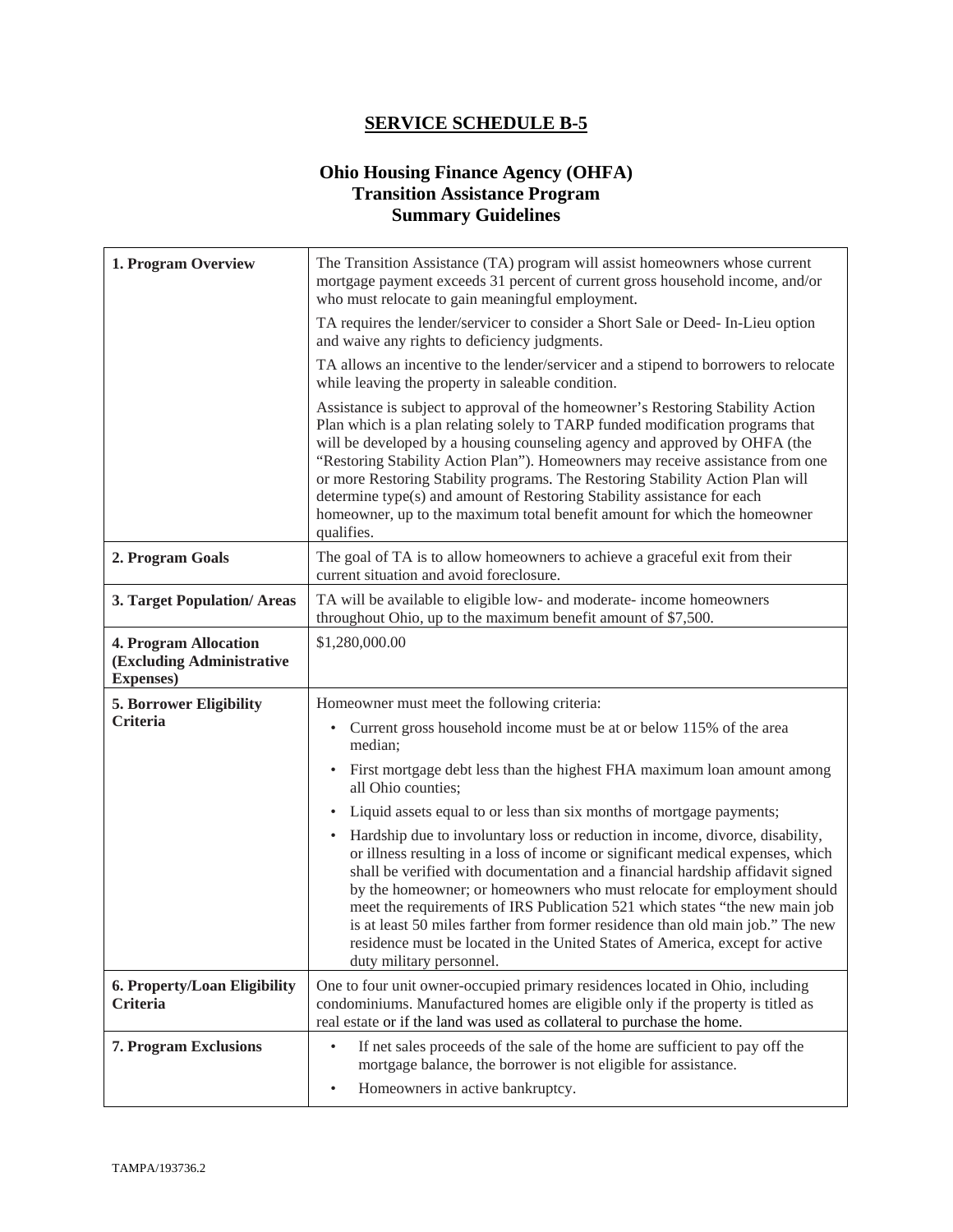|                                                                              | Homeowners who have a sheriff's sale scheduled in less than 21 days of the<br>date of initial registration or with sales scheduled in less than 10 days of the<br>date their completed application is submitted to OHFA.                                                                                                                                                                                                                                           |  |
|------------------------------------------------------------------------------|--------------------------------------------------------------------------------------------------------------------------------------------------------------------------------------------------------------------------------------------------------------------------------------------------------------------------------------------------------------------------------------------------------------------------------------------------------------------|--|
| 8. Structure of Assistance                                                   | Assistance will not be structured as a loan.                                                                                                                                                                                                                                                                                                                                                                                                                       |  |
| 9. Per Household Assistance                                                  | Maximum amount available per homeowner: \$7,500 for Transition Assistance<br>program and a maximum benefit of \$25,000 for all Restoring Stability programs.                                                                                                                                                                                                                                                                                                       |  |
|                                                                              | Estimated average assistance provided per homeowner: \$6,400.                                                                                                                                                                                                                                                                                                                                                                                                      |  |
| 10. Duration of Assistance                                                   | Assistance is in the form of a one-time payment to the borrower and incentives to<br>the first and second lien holders consisting of:                                                                                                                                                                                                                                                                                                                              |  |
|                                                                              | A \$4,000 payment to the borrower by Ohio Homeowner Assistance LLC<br>$\bullet$<br>$(OHA)$ .                                                                                                                                                                                                                                                                                                                                                                       |  |
|                                                                              | A \$1,000 of inducement to the servicer. If the servicer waives this payment<br>$\bullet$<br>the borrower may receive an additional \$1,000 directly from OHA. No<br>payments may be made to the lender/servicer until a short sale, or deed-in-<br>lieu agreement is executed.                                                                                                                                                                                    |  |
|                                                                              | $\bullet$<br>Up to \$2,500 in payments to secondary lien holders, if any, not to exceed<br>10% of the second lien balance. A recordable "Satisfaction of Lien" must be<br>issued and the lienholder must agree not to pursue a deficiency judgment for<br>any remaining balance.                                                                                                                                                                                   |  |
| 11. Estimated Number of<br><b>Participating Households</b>                   | It is expected that 200 households will be assisted under the program.                                                                                                                                                                                                                                                                                                                                                                                             |  |
| 12. Program Inception/<br><b>Duration</b>                                    | The program began September 27, 2010. This amendment will be effective<br>January 1, 2012 and is expected to continue until December 31, 2017 or when<br>available funds are exhausted.                                                                                                                                                                                                                                                                            |  |
| 13. Program Interactions<br>with Other Programs (e.g.<br>other HFA programs) | Homeowners may have previously received assistance from the Rescue Payment<br>Assistance program and/or the Mortgage Modification with Contribution<br>Assistance program prior to using the TA. Homeowners may have previously<br>received or may currently receive assistance from the Mortgage Payment<br>Assistance programs Homeowners may be approved for assistance under the<br>program only if they have not exhausted their maximum benefit of \$25,000. |  |
| <b>14. Program Interactions</b><br>with HAMP                                 | HAFA may be combined with any element of the TA.                                                                                                                                                                                                                                                                                                                                                                                                                   |  |
| 15. Program Leverage with<br><b>Other Financial Resources</b>                | Lenders/servicers must agree to release homeowners from future obligations or<br>judgments as part of the process of approving a short sale, cash for keys, or deed-<br>in-lieu agreement. First and second mortgage holders must accept less than full<br>payoff.                                                                                                                                                                                                 |  |
| 16. Qualify as an<br><b>Unemployment Program</b>                             | Yes<br>$\triangledown$<br>No<br>П                                                                                                                                                                                                                                                                                                                                                                                                                                  |  |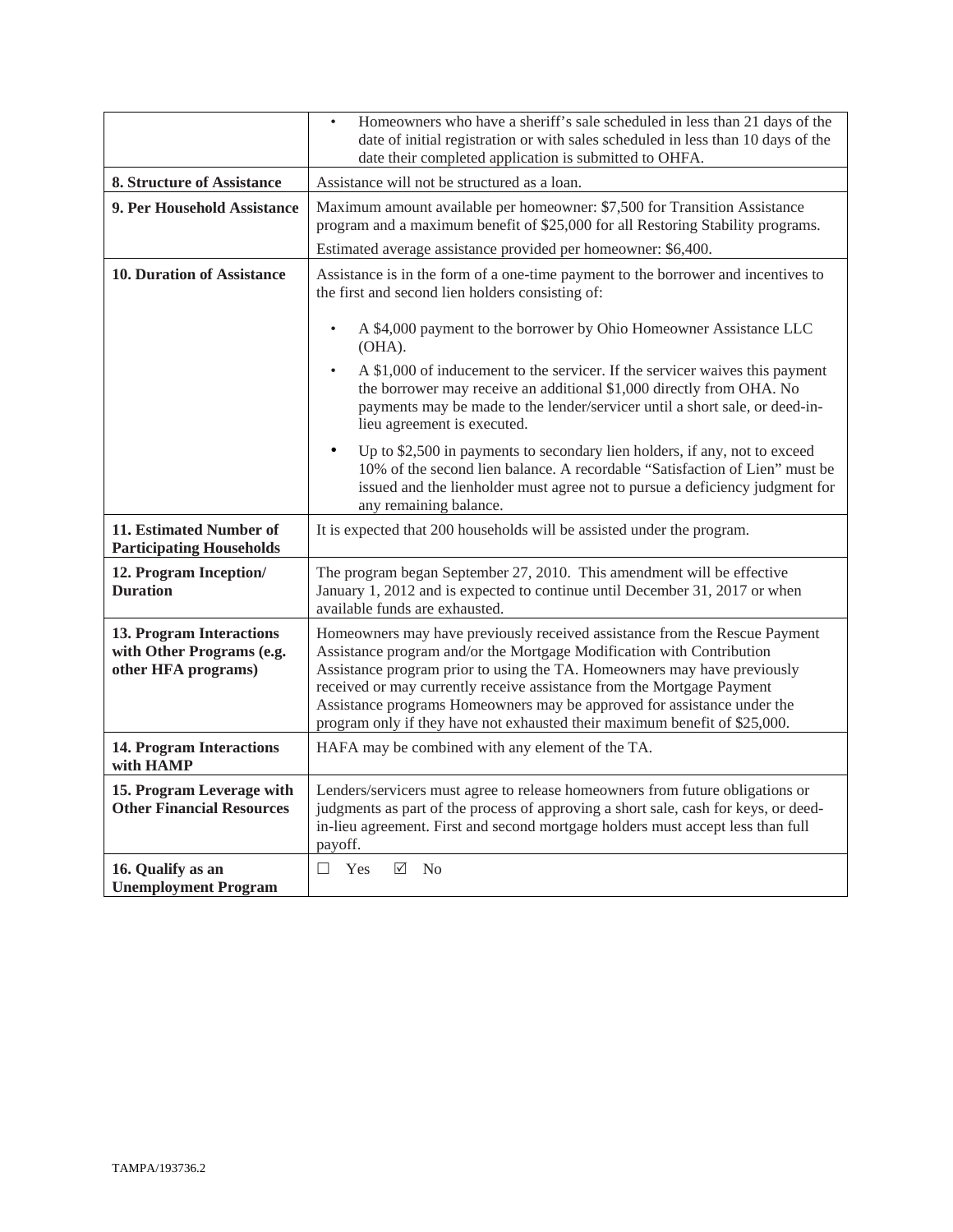# **Ohio Housing Finance Agency (OHFA) Short Refinance Program Summary Guidelines**

| <b>Program Overview</b><br>1.                                           | The Short Refinance program will provide funds to lenders/servicers on behalf of<br>homeowners who wish to refinance to a new mortgage loan in order to lower their<br>monthly payment. Funds will be used to reduce the principal balance of<br>homeowner's mortgage, which will incentivize lenders/servicers to match the<br>program payment in the form of principal forgiveness to, in the aggregate, reduce<br>homeowner's mortgage principal balance to the level necessary to qualify for a<br>refinance, with a target of 95 percent to 100 percent combined loan-to-value ratio.<br>The resulting refinance should result in an affordable monthly payment, including<br>all subordinate mortgage loans, lower than 31 percent of their gross income. The<br>mortgage refinance will be originated by the homeowner's lender, and homeowners<br>must qualify under their lender's underwriting guidelines. |
|-------------------------------------------------------------------------|----------------------------------------------------------------------------------------------------------------------------------------------------------------------------------------------------------------------------------------------------------------------------------------------------------------------------------------------------------------------------------------------------------------------------------------------------------------------------------------------------------------------------------------------------------------------------------------------------------------------------------------------------------------------------------------------------------------------------------------------------------------------------------------------------------------------------------------------------------------------------------------------------------------------|
|                                                                         | Lenders/servicers will provide principal forgiveness equal to or greater than the<br>program payment. This option is available to homeowners who are current on their<br>mortgage, employed, and have good credit history.                                                                                                                                                                                                                                                                                                                                                                                                                                                                                                                                                                                                                                                                                           |
|                                                                         | Assistance is subject to approval of the homeowner's Restoring Stability action<br>plan, which is a plan relating solely to TARP funded modification programs that<br>will be developed by a housing counseling agency and approved by OHFA (the<br>"Restoring Stability Action Plan"). Homeowners may receive assistance from one<br>or more Restoring Stability programs. The Restoring Stability Action Plan will<br>determine type(s) and amount of Restoring Stability assistance for each<br>homeowner, up to the maximum total benefit amount for which the homeowner<br>qualifies.<br>The goals of the program are to:                                                                                                                                                                                                                                                                                       |
| <b>Program Goals</b><br>2.                                              | Help homeowners obtain mortgage loan refinances to lower their monthly<br>loan payment;                                                                                                                                                                                                                                                                                                                                                                                                                                                                                                                                                                                                                                                                                                                                                                                                                              |
|                                                                         | Provide assistance to homeowners who may not be eligible for a<br>$\bullet$<br>traditional modification but cannot refinance due to a decline in their<br>home's value; and                                                                                                                                                                                                                                                                                                                                                                                                                                                                                                                                                                                                                                                                                                                                          |
|                                                                         | Reduce the number of homeowners with negative equity.                                                                                                                                                                                                                                                                                                                                                                                                                                                                                                                                                                                                                                                                                                                                                                                                                                                                |
| <b>Target Population/</b><br>3.<br><b>Areas</b>                         | The program will be available to eligible low- and moderate- income homeowners<br>throughout Ohio, up to the maximum benefit amount of \$25,000.                                                                                                                                                                                                                                                                                                                                                                                                                                                                                                                                                                                                                                                                                                                                                                     |
| 4. Program Allocation<br>(Excluding Administrative<br><b>Expenses</b> ) | \$50,000,000.00                                                                                                                                                                                                                                                                                                                                                                                                                                                                                                                                                                                                                                                                                                                                                                                                                                                                                                      |
| 5. Borrower Eligibility                                                 | Homeowner must meet the following criteria:                                                                                                                                                                                                                                                                                                                                                                                                                                                                                                                                                                                                                                                                                                                                                                                                                                                                          |
| <b>Criteria</b>                                                         | Income at or below 115% of area median;<br>$\bullet$                                                                                                                                                                                                                                                                                                                                                                                                                                                                                                                                                                                                                                                                                                                                                                                                                                                                 |
|                                                                         | First mortgage debt less than the highest FHA maximum loan amount<br>$\bullet$<br>among all Ohio counties;                                                                                                                                                                                                                                                                                                                                                                                                                                                                                                                                                                                                                                                                                                                                                                                                           |
|                                                                         | Liquid assets equal to or less than six months of mortgage payments;<br>$\bullet$                                                                                                                                                                                                                                                                                                                                                                                                                                                                                                                                                                                                                                                                                                                                                                                                                                    |
|                                                                         | Hardship due to involuntary loss or reduction in income, divorce,<br>$\bullet$<br>disability, or illness resulting in a loss of income or significant medical<br>expenses, which shall be documented in part by a financial hardship                                                                                                                                                                                                                                                                                                                                                                                                                                                                                                                                                                                                                                                                                 |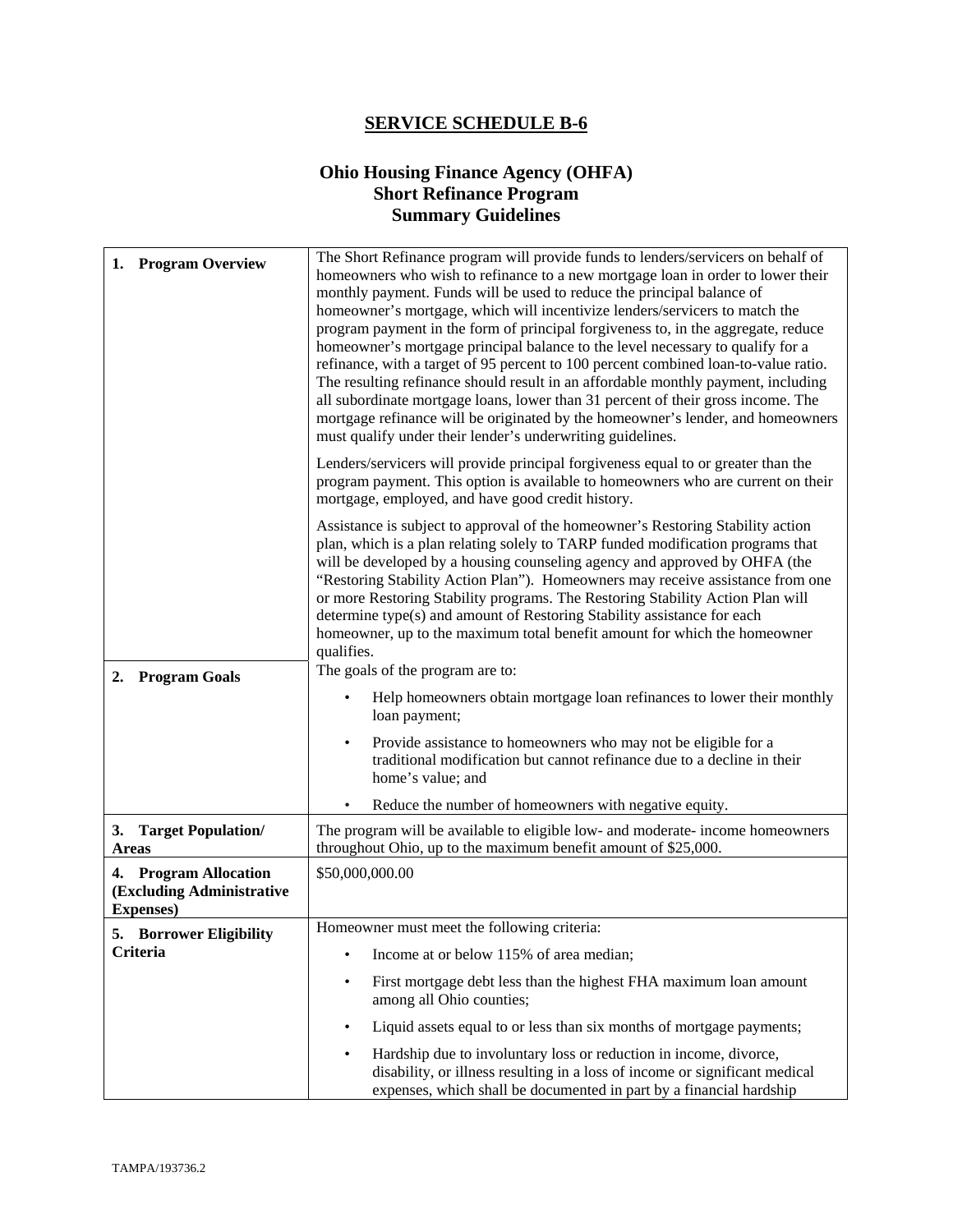|                                                                              | affidavit signed by the homeowner; and                                                                                                                                                                                                                                                                                                                                                                                                                    |  |
|------------------------------------------------------------------------------|-----------------------------------------------------------------------------------------------------------------------------------------------------------------------------------------------------------------------------------------------------------------------------------------------------------------------------------------------------------------------------------------------------------------------------------------------------------|--|
|                                                                              | Homeowners must qualify for refinance under their lender's underwriting<br>$\bullet$<br>guidelines.                                                                                                                                                                                                                                                                                                                                                       |  |
| 6. Property/Loan<br><b>Eligibility Criteria</b>                              | One to four unit owner-occupied primary residences located in Ohio, including<br>condominiums. Manufactured homes are eligible only if the mortgage is recorded<br>as real property and the home is permanently affixed to the land.                                                                                                                                                                                                                      |  |
|                                                                              | To qualify for short refinance assistance, must have a loan to value ratio of 100%<br>or more.                                                                                                                                                                                                                                                                                                                                                            |  |
| <b>Program Exclusions</b><br>7.                                              | Homeowners in active bankruptcy<br>$\bullet$                                                                                                                                                                                                                                                                                                                                                                                                              |  |
|                                                                              | Homeowners who have a sheriff's sale scheduled in 21 days or less.<br>$\bullet$                                                                                                                                                                                                                                                                                                                                                                           |  |
|                                                                              | Homeowners who do not qualify under their lender's underwriting<br>$\bullet$<br>guidelines.                                                                                                                                                                                                                                                                                                                                                               |  |
| <b>Structure of Assistance</b><br>8.                                         | Assistance will not be structured as a loan.                                                                                                                                                                                                                                                                                                                                                                                                              |  |
| 9. Per Household                                                             | Maximum amount available per homeowner: \$25,000                                                                                                                                                                                                                                                                                                                                                                                                          |  |
| Assistance                                                                   | Estimated average assistance provided per homeowner: \$7,692                                                                                                                                                                                                                                                                                                                                                                                              |  |
| 10. Duration of Assistance                                                   | Assistance will be provided in a one-time lump sum payment to the homeowner's<br>lender/servicer.                                                                                                                                                                                                                                                                                                                                                         |  |
| 11. Estimated Number of<br><b>Participating Households</b>                   | It is expected that 6,500 homeowners will receive assistance from the program.                                                                                                                                                                                                                                                                                                                                                                            |  |
| 12. Program Inception/<br><b>Duration</b>                                    | The program will begin January 1, 2012 and is expected to continue until<br>December 31, 2017 or when available funds are exhausted.                                                                                                                                                                                                                                                                                                                      |  |
| 13. Program Interactions<br>with Other Programs (e.g.<br>other HFA programs) | Homeowners may access the Mortgage Payment Assistance program prior to<br>receiving a Short Refinance, if approved by the homeowner's Restoring Stability<br>Action Plan. Homeowners may access any Restoring Stability program if the<br>homeowner qualifies and needs assistance after receiving Short Refinance<br>assistance, if they have not exhausted their maximum benefit.                                                                       |  |
| 14. Program Interactions<br>with HAMP                                        | Homeowners participating in HAMP may be eligible for Short Refinance<br>assistance if they qualify for a refinance under their lender's underwriting<br>guidelines.                                                                                                                                                                                                                                                                                       |  |
| 15. Program Leverage with<br><b>Other Financial Resources</b>                | To leverage other financial resources, contributions will be made to the<br>homeowner's lender/servicer to reduce the mortgage principal balance to at least<br>100 percent loan-to-value. For every dollar of principal reduction offered by the<br>lender/servicer, one dollar of program funds will be contributed. All late fees and<br>other non-out-of-pocket collections costs must be waived by the lender/servicer and<br>cannot be capitalized. |  |
| 16. Qualify as an<br><b>Unemployment Program</b>                             | ☑<br>П.<br>Yes<br>N <sub>o</sub>                                                                                                                                                                                                                                                                                                                                                                                                                          |  |